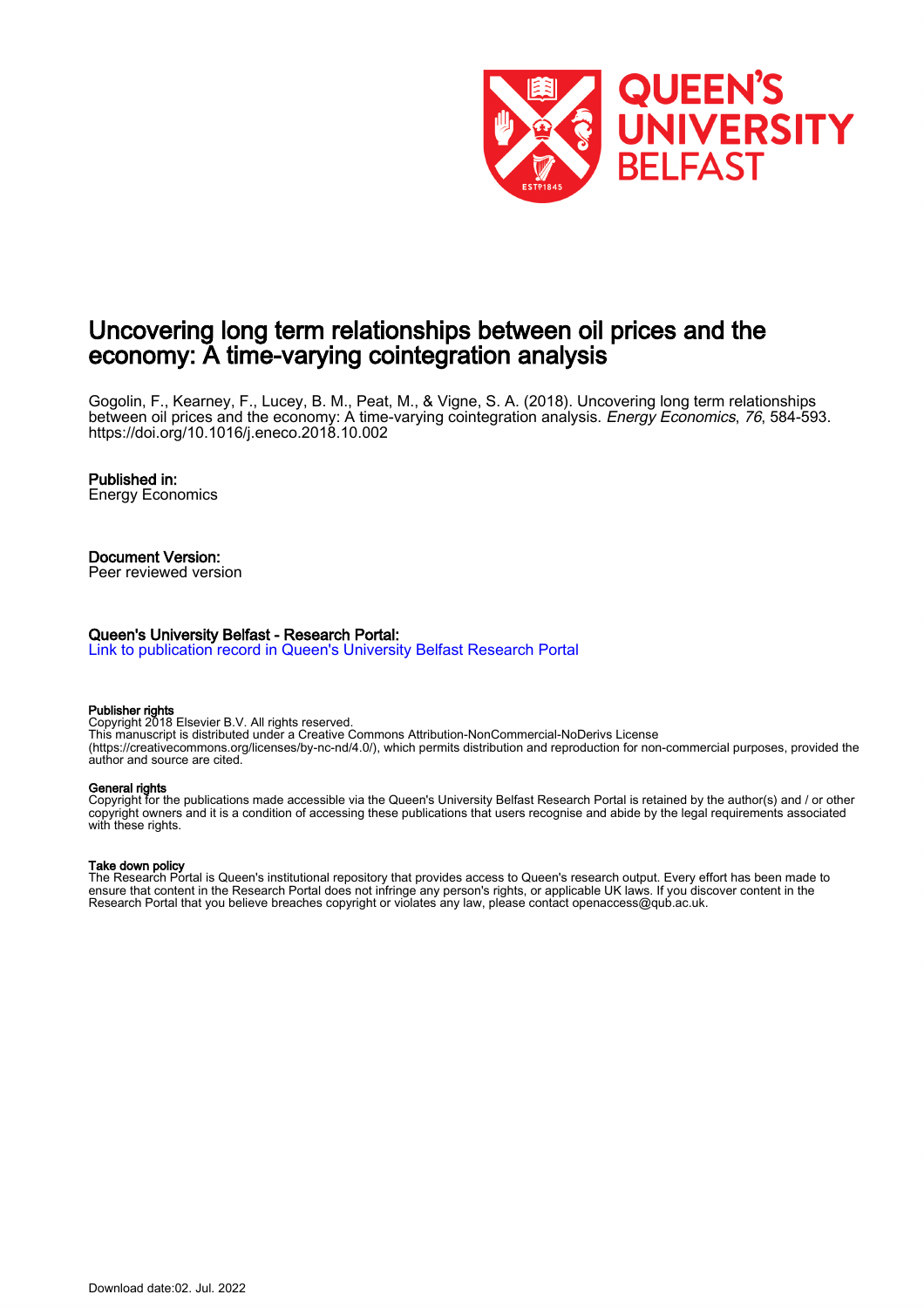# Uncovering long term relationships between oil prices and the economy: A time-varying cointegration analysis

Fabian Gogolin

Leeds University Business School, University of Leeds, LS6 1AN, UK

Fearghal Kearney

Queen's Management School, Queen's University Belfast, BT9 5EE, UK

Brian M. Lucey

Trinity Business School, Trinity College Dublin, Dublin 2, Ireland & University of Sydney Business School, Sydney, New South Wales 2006, Australia

Maurice Peat

University of Sydney Business School, Sydney, New South Wales 2006, Australia

Samuel A. Vigne

Queen's Management School, Queen's University Belfast, BT9 5EE, UK

#### Abstract

Establishing the relation between oil price movements and macroeconomic performance is of great importance for firms and policymakers, alike. Prior studies established this relation using the assumption that the long-run relation is intertemporally constant. However, there is much recent evidence demonstrating that this assumption may not hold in practice. To address this issue and go beyond the restrictive time-invariant environment, we employ the use of the time-varying cointegration framework of Bierens and Martins (2010). We present evidence of the long-run oil-economy relation evolving over the 1974-2015 period, with major events such as the Gulf War and the financialisation of commodity markets proving to be driving forces across the U.S., European and G7 economies considered.

Keywords: Marcoeconomy, oil prices, WTI Oil, Brent Oil, long-run

Email addresses: f.gogolin@leeds.ac.uk (Fabian Gogolin), f.kearney@qub.ac.uk (Fearghal Kearney), blucey@tcd.ie (Brian M. Lucey), maurice.peat@sydney.edu.au (Maurice Peat), s.vigne@qub.ac.uk (Samuel A. Vigne)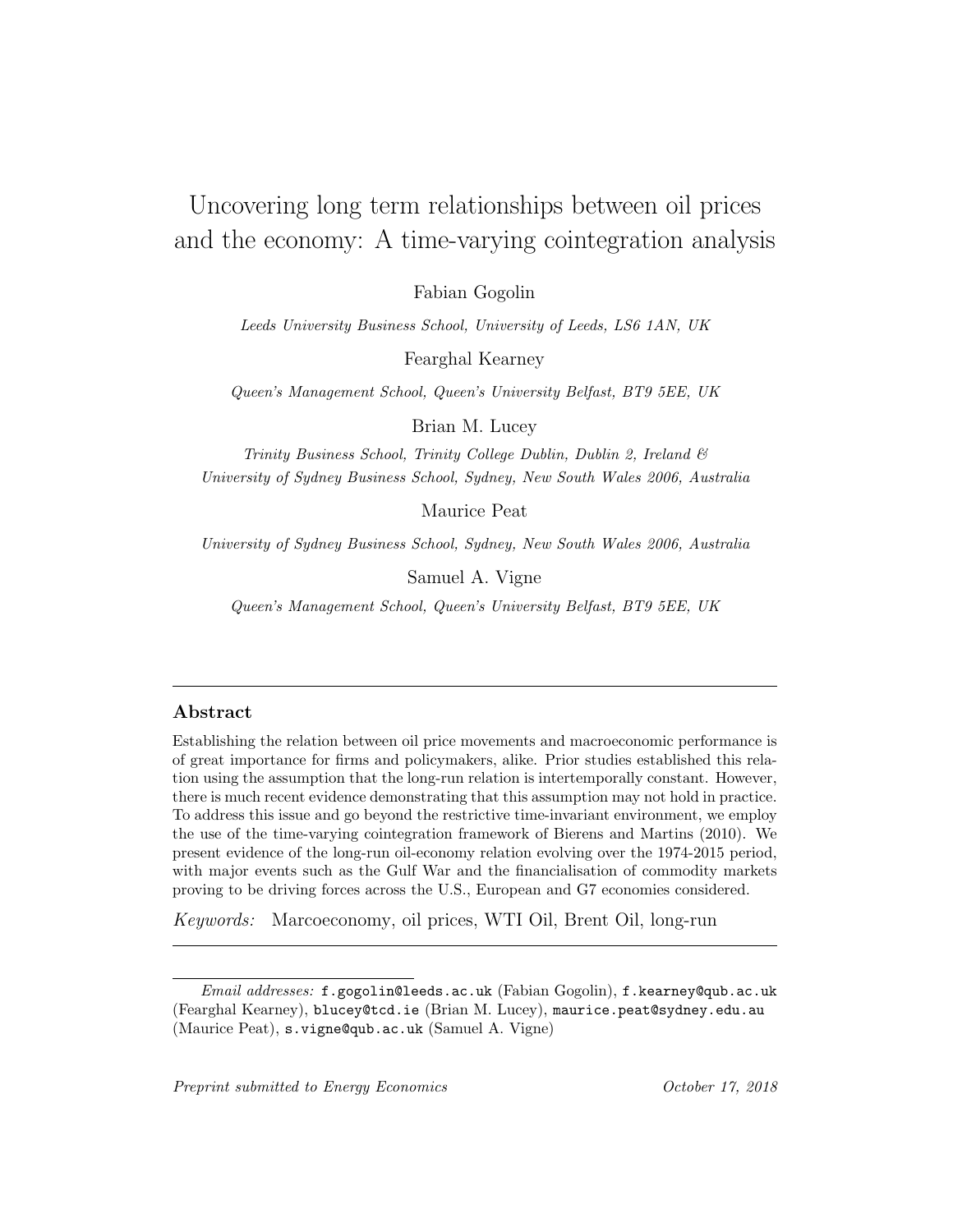#### 1. Introduction

As energy is such an integral part of any modern functioning economy, there is a broad consensus that oil price fluctuations impact both global economic growth and financial markets (Brown and Yücel, 2002, Jones et al., 2004, Hamilton, 2009, Lucey et al., 2018). This paper studies the long-term relationship between oil price movements and economic activity, proxied by GDP. Somewhat surprisingly, there is a debate on the directional nature of this relationship. Early studies put forward an inverse relationship between the two variables, however this dynamic does not necessarily hold in the long term (Hamilton, 1983, Burbidge and Harrison, 1984, Gisser and Goodwin, 1986). Given fundamental shifts in long term supply and demand side forces of commodity markets, we hypothesise the existence of structural breaks in the relationship and suggest that these must be modelled explicitly. This is particularly prevalent in the case of oil markets as they are subject to periods of pressures not explained by classical supply-side effects (Brown and Yücel, 2002).

In a closely related study to ours Lardic and Mignon (2008) find that economic activity has distinct reactions to positive and negative oil price shocks. We extend and update their study by also implementing the asymmetric cointegration approach and by additionally focusing on the time-varying nature of a relationship driven by variations in monetary policy, political instability and changing energy product consumption patterns. To capture this relationship we employ the use of the time-varying cointegration technique of Bierens and Martins (2010). As opposed to assuming a fixed relationship between economic activity and oil, we instead model gradual and smooth changes in the relationship. We firstly provide statistical evidence rejecting the standard constant coefficient cointegration model, instead supporting the notion that a time-varying cointegration relationship exists between crude oil prices and economic activity. An advantage of our time-varying cointegration approach over other nonlinear cointegration techniques, most notably over some Markov Switching models, is that we do not need to impose the restriction of there being a fixed number of regimes or a specific nonlinear functional form a priori. Our methodology is particularly useful for comparing specifications in terms of their stability as it nests the usual time invariant model. In this sense, we are performing a model evaluation and selection exercise similar to the encompassing test principle of Mizon and Richard (1986), rather than just testing for structural changes in the param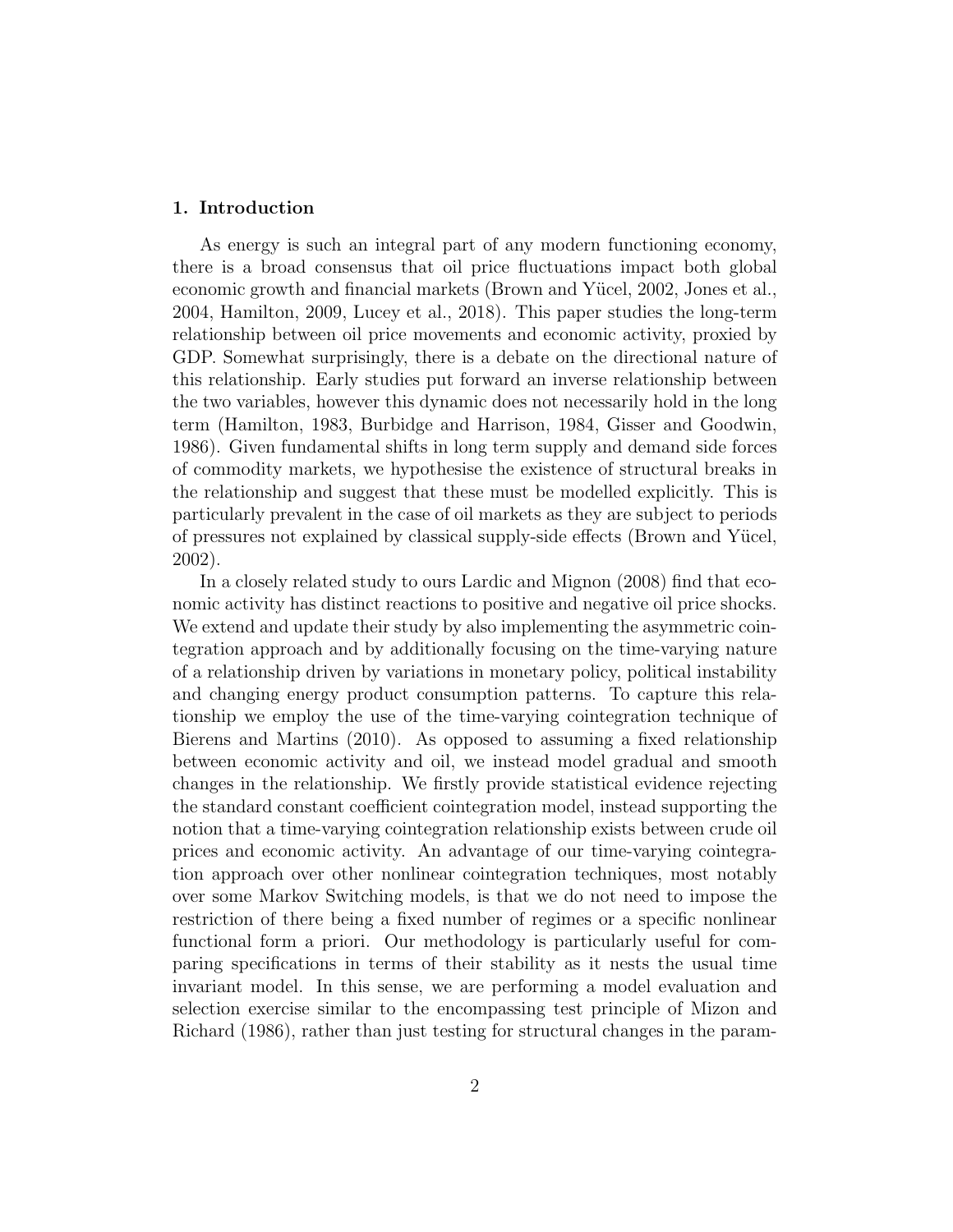eters. As additional robustness checks we also incorporate a multiple breaks test, as proposed by Bai and Perron (2003), the nonlinear ARDL model of Shin et al. (2014), and the partial cointegration analysis of Clegg and Krauss (2018).

Furthermore, motivated by contrasting investor focus across regions, we consider both WTI and Brent oil prices, to ascertain if the link between oil prices and economic activity varies by product. Indeed, both Brent and WTI are global light sweet crude oil benchmarks, however, they exhibit individual behaviour as the spread between the two products is not constant. In fact the spread between Brent and WTI can vary wildly, as explained by Choi and Hammoudeh (2009) and Ajmi et al. (2014). Ajmi et al. (2014) outline that this is driven by WTI being priced from its storage location in Cushing, Oklahoma, from where it cannot be exported internationally. For this reason it is said that the price of Brent oil is a superior proxy of prevalent global demand and supply side forces.

There is both theoretical and empirical evidence for believing that parameters in macroeconomic models may vary over time. Prior literature has reported that underlying functions and relations in the monetary model are subject to parameter instabilities or regime changes (Clarida et al., 2000, Kim and Nelson, 2006, Bierens and Martins, 2010). For instance, Clarida et al. (2000) found that different periods of monetary policy characterised the regimes. This phenomenon led Kim and Nelson (2006) to apply a timevarying parameter model that highlighted different periods of monetary policy rules between the 1960s and 1990s. Furthermore, Park and Park (2013) state that cointegration coefficients can vary over time when it is difficult to disentangle the fundamentals from unobservable components such as risk premia. Specific to oil markets, Ajmi et al. (2014) and Boldanov et al. (2016a) provide empirical evidence that the relationship between oil and the related variable of stock market performance is indeed time-varying.

Our paper is organised as follows. Section 2 recalls the main transmission channels through which oil prices may impact GDP. Section 3 briefly presents the econometric framework considered, with Section 4 outlining the dataset considered. Section 5 is devoted to an empirical analysis of the link between oil prices and GDP in the long run in the U.S., G7, and European countries, with Section 6 proposing alternative frameworks, and Section 7 concluding the paper.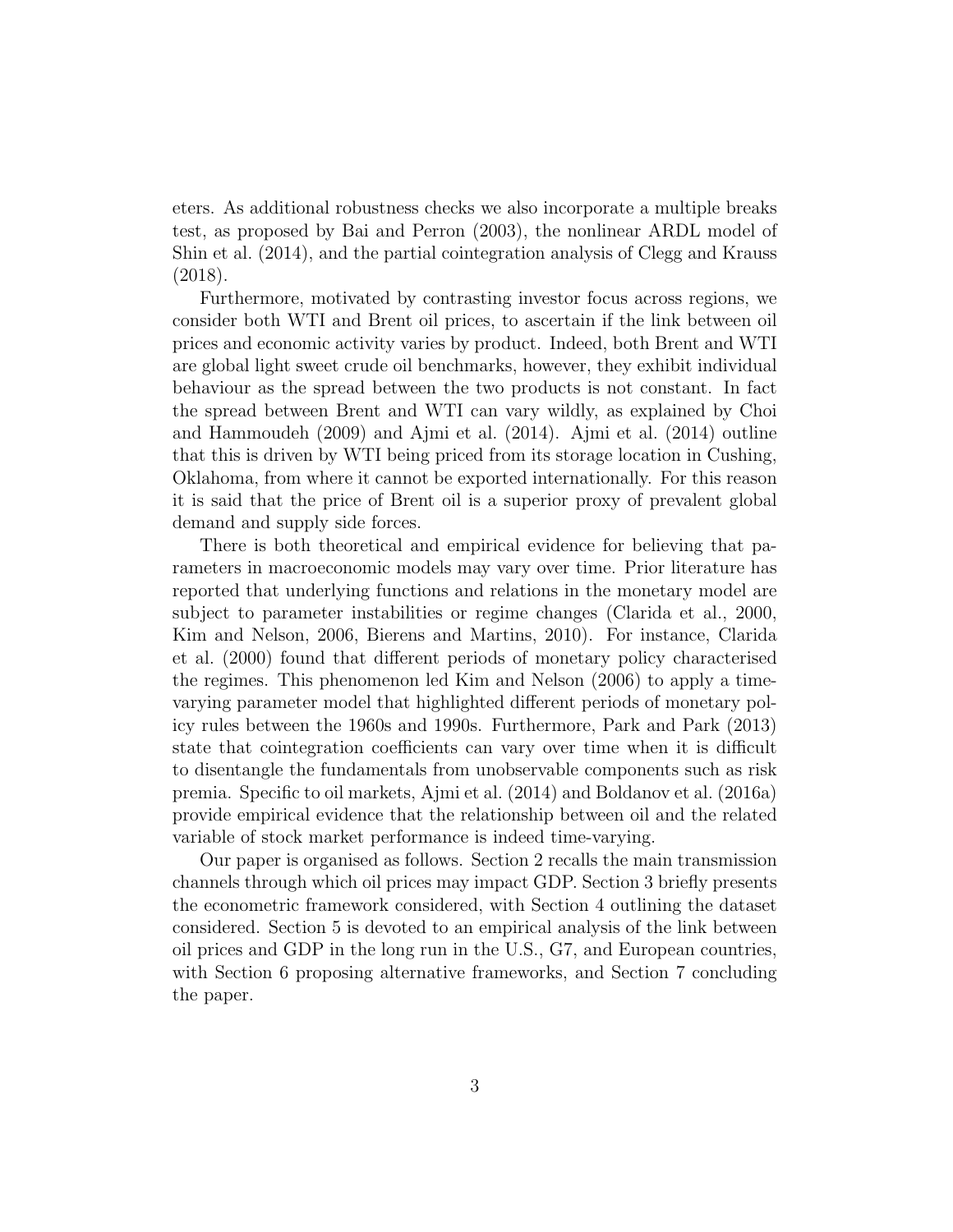#### 2. Transmission Channels and Time-Varying Relationship

Lardic and Mignon (2008) outline various transmission channels through which oil prices can impact economic activity; through the cost of production, through PPP, through interest rates, through inflation, through consumption and investment, and through unemployment. We now briefly explore each of these transmission channels. Firstly, through the cost of production (Zhang and Ji (2018)). Oil as a raw material in production. An increase in the price of oil increases the costs of production, which detrimentally affects output levels and in turn economic growth (Barro, 1984, Brown and Yucel, 1999). Secondly, through purchasing power parity. An increase in the price of oil leads to the terms of trade for the oil importers being less favourable. This in turn leads to a lower purchasing power for both firm and households in these oil importing countries (Dohner, 1981). Thirdly, through interest rates. An increase in oil prices can lead to an increase in money demand due to the real balance effect (Pierce et al., 1974, Mork, 1994). This increased money demand can cause central banks to increase the cost of money, i.e., the interest rate, which in turn will hit economic activity (Brown and Yücel, 2002). Fourthly, through inflation. An increase in oil prices generates inflation in the economy. Inflation is often met in turn by increased wage demand, further compounding the effect in a price-wages loop. Fifthly, through downward pressure on consumption and investment. The mechanism is that an increase in oil prices leads to a reduction in disposable income which in turn reduces consumption. It also increases a firm's costs, which hits investment. Finally, through unemployment. If an elevated oil price level is sustained it can change firms' structure and give rise to unemployment.

Ajmi et al.  $(2014)$ , Boldanov et al.  $(2016a)$ , Bašta and Molnár  $(2018)$ , and Roubaud and Arouri (2018) have shown that correlation between oil and the related stock market performance are responsive to major economic and geopolitical events (see Antonakakis et al. (2017), Antonakakis et al. (2017), and Fang et al.  $(2018)$ , such as the early-2000 recession, the  $9/11$  terrorist attacks, and the Global Financial Crisis of 2007-2009. Results upgraded by Zhang (2017) who considers the effect of oil price shocks and uncovers occasional yet very significant effects of oil price shocks on stock markets, Chen and Lv (2015), Zheng and Su (2017) and Bouri et al. (2017) for China specifically (see Sanusi and Ahmad (2016) and Diaz and de Gracia (2017) for the effects of oil price shocks on stock returns of oil and gas corporations), and Boldanov et al. (2016b), Ftiti et al. (2016), Jammazi et al. (2017), Ji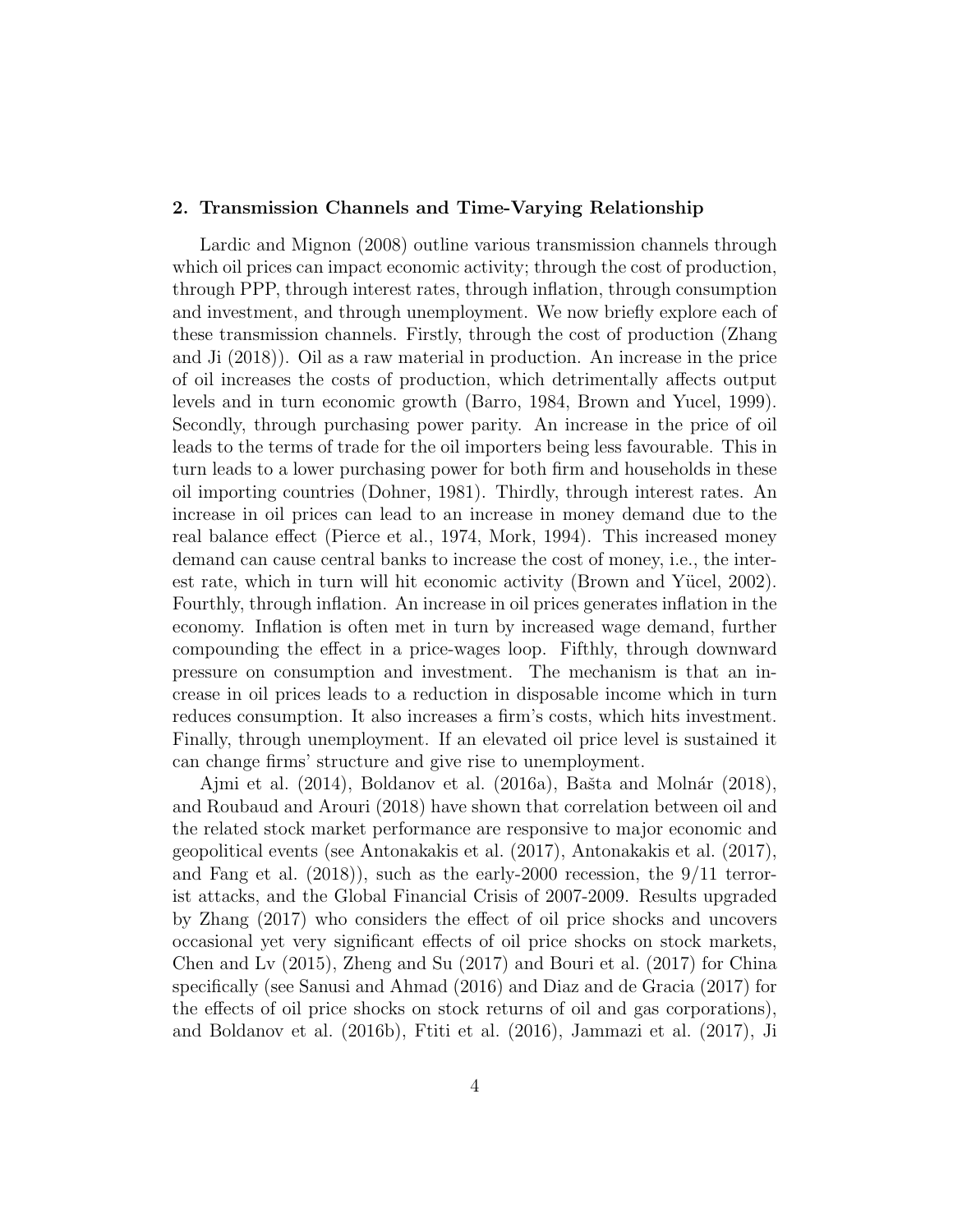et al. (2018), and Ji et al. (2018) who consider a time-varying methodology in studying the relationship between oil price shocks and stock market returns in the BRICs (see Pönkä  $(2016)$ , Luo and Qin  $(2017)$ , Ping et al. (2018), Mensi et al. (2018), and Bouri et al. (2018) or Evgenidis (2018) for the Euro Area and Caporin et al. (2018) for the S&P 500 index)<sup>1</sup>. Boldanov et al. (2016a) focus on six major oil-importing and oil-exporting countries with a Diag-BEKK model being employed over the January 2000 to December 2014. We consider both WTI and Brent oil prices, motivated by contrasting investor focus across regions, to ascertain if the link between oil prices and economic activity varies by product. This approach aligns with Ajmi et al. (2014) who investigate nonlinear causal relationships between oil prices and MENA stock markets, finding that it is more pronounced in the case of Brent oil prices. They use the nonlinear causality test of Kyrtsou and Labys (2006), and find that oil prices and MENA stock markets interact in a nonlinear manner. Our study differs however, in that we focus our attention on economic activity as represented by the national accounts as opposed to stock market performance. We also implement our analysis from a long-run perspective through the use of the time-varying cointegration model that accounts for the intertemporal adjustments in the oil-economy transmission channels outlined above.

#### 3. Empirical Approach

The basis of our empirical analysis is a  $p$  dimensional vector autoregressive (VAR) model with Gaussian errors:

$$
X_t = \Psi_1 X_{t-1} + \dots + \Psi_k X_{t-k} + \Phi D_t + \epsilon_t, \quad t = 1, ..., T \tag{1}
$$

where  $X_0, ..., X_{k+1}$  are fixed,  $\epsilon_1, ..., \epsilon_T$  are *iid* and  $N_p(0, \Omega)$ , and  $D_t$  is a vector of deterministic variables specified as a restricted trend; allowing for the cointegration relation to be trend-stationary and have a non-zero intercept.

3.1. Cointegration

Cointegration can be identified by reformulating Equation 1 in the error correction form:

$$
\Delta X_t = \Pi X_{t-1} + \Gamma_1 \Delta X_{t-1} + \dots + \Gamma_{k-1} \Delta X_{t-k+1} + \Phi D_t + \epsilon_t, \quad t = 1, ..., T
$$
 (2)

<sup>&</sup>lt;sup>1</sup>A recent overview of the literature on the relationship between oil and stock market returns can be found in Smyth and Narayan (2018)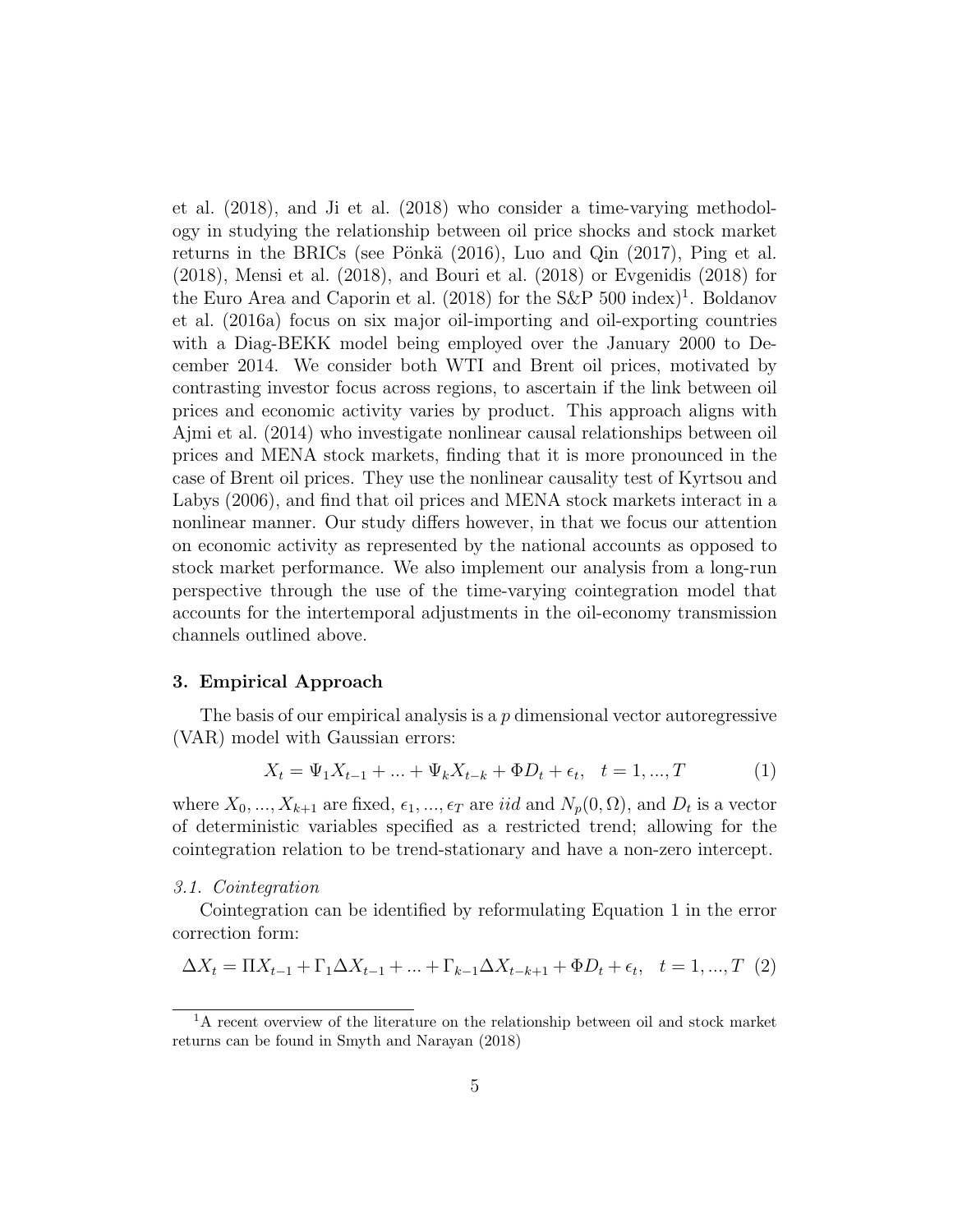with  $\Pi = \sum_{i=1}^{k} \Psi_i - I_p$  and  $\Gamma_i = -\sum_{i=i+1}^{k} \Psi_i$ , while the properties of Equation 2 are determined by:

$$
\Psi(z) = (1 - z)I_p - \Pi_z - \sum_{i=1}^{k-1} \Gamma_i(1 - z)
$$
\n(3)

where if  $z = 1$  is a root, then  $\Pi$  has a reduced rank  $r < p$ , given that  $|\Psi(1)| = |\Pi| = 0.$ 

In the case of  $z = 1$ , Equation 3 implies that  $\Pi$  can be written as  $\Pi = \alpha \beta'$ , where  $\alpha$  and  $\beta$  are  $p * r$  matrices of full column rank. Cointegration exists if the reduced rank condition of the  $\Pi$  matrix is given as follows:

$$
H_r: \Pi = \alpha \beta' \tag{4}
$$

implying that the processes  $\Delta X_t$  and  $\beta' X_t$  are stationary, whereas  $X_t$  is nonstationary, assuming that a technical condition on the derivative of  $\Psi$  is satisfied.<sup>2</sup>

The likelihood ratio test of the hypothesis of  $r$  cointegrating relations against the unrestricted alternative is given by the trace statistic:

$$
-2\log Q(H(r)|H(p)) = -T\sum_{i=r+1}^{p} (1 - \hat{\lambda}_i)
$$
\n(5)

Note that the null hypothesis is that the rank is  $r$ , meaning that the system has  $p - r$  unit-roots. Determining the cointegration rank is done by testing a sequence of hypotheses starting with the hypothesis of  $p$  unitroots, which if rejected implies that  $\lambda_1 > 0$ , followed by the hypotheses that  $\lambda_2 = \lambda_3 = ... = \lambda_p = 0$ . The evolution of the trace statistic over time can be determined through utilising the average of recursive and backward recursive estimation that relies on a base sample determined by the Akaike Information Criterion (Akaike (1974)).

If cointegration between oil and the GDP series exists, then  $r = 1$ , so that  $\Pi X_{t-1}$  is given by:

$$
\Pi X_{t-1} = \alpha \beta' X_{t-1} = \begin{pmatrix} \alpha_1 \\ \alpha_2 \\ \alpha_3 \end{pmatrix} (\beta_1 x_{1_{t-1}} + \beta_2 x_{2_{t-1}} + \beta_3 x_{3_{t-1}}) \tag{6}
$$

<sup>2</sup>Stationarity test results are available on demand.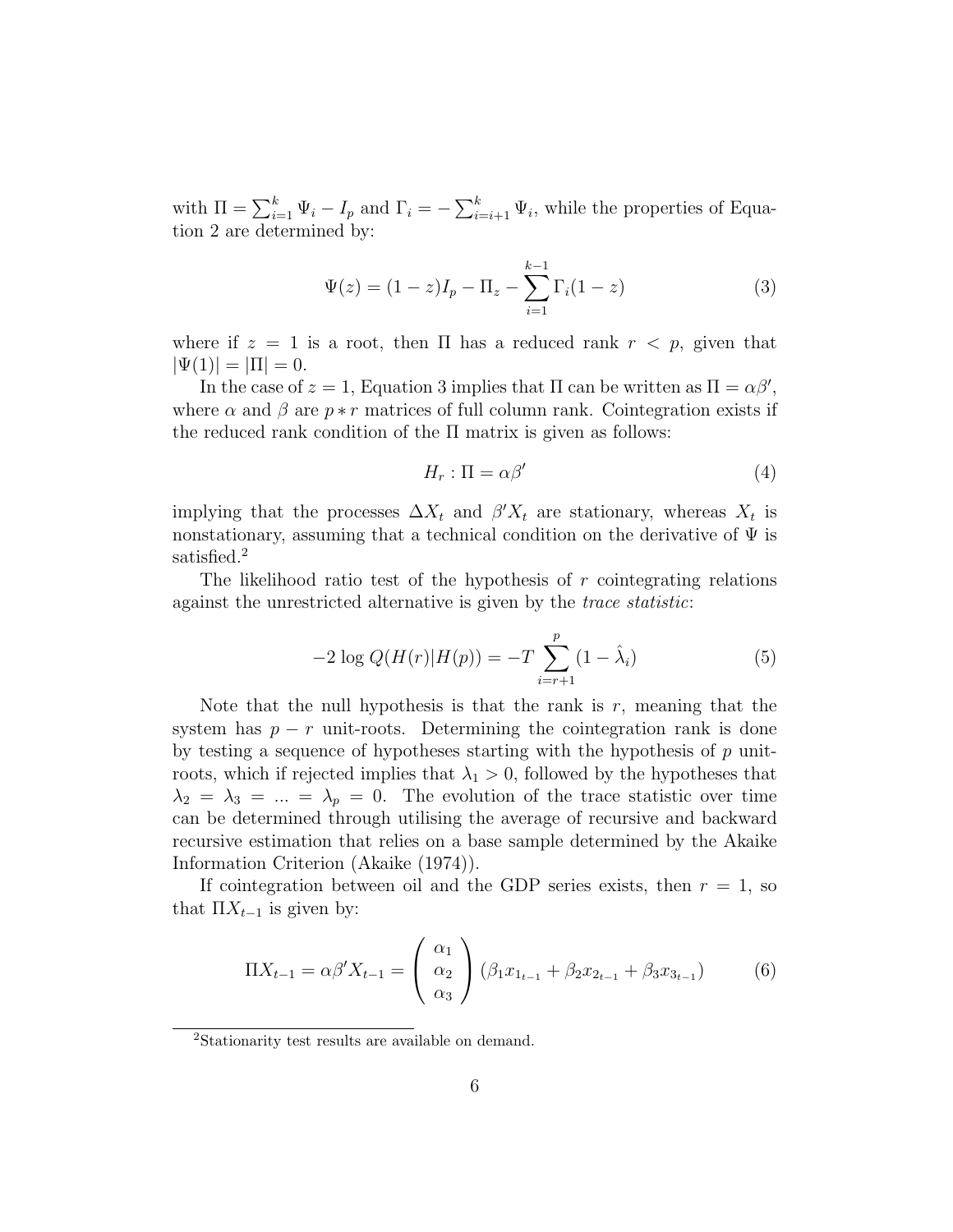#### 3.2. Time-variation in the cointegration relationship

Bierens and Martins (2010) base their model on Equation 2 and propose a time-varying Vector Error Correction Model (VECM) of order  $p$  in which the cointegration vectors are smooth functions of time, and that for some  $t$ there are fixed  $r < k$  linearly independent columns of the time-varying  $k * r$ matrix  $\beta_t = (\beta_{1_t}, ..., \beta_{r_t})$ :

$$
\Delta X_t = \sum_{j=1}^{p-1} \Xi_j \Delta X_{t-j} + \alpha \beta'_t X_{t-1} + \gamma_0 + \epsilon_t, \quad t = 1, ..., T
$$
 (7)

where  $\epsilon_t \sim N_k(0, \Theta)$ , while  $\Theta$  and  $\Xi_i$  are  $k * k$  matrices.  $\alpha$  is a fixed  $k * r$ matrix (with r representing the cointegration rank of the system), and  $\beta_t$  is a time-varying  $k * r$  matrix of rank r.

The null hypothesis of time-invariant cointegration  $(\Pi'_t = \Pi' = \alpha \beta'_t)$  is tested against the alternative hypothesis of time-varying cointegration of the type  $\Pi'_t = \alpha \beta'_t$ .

Bierens and Martins (2010) assume standard smoothness and orthonormality conditions, and argue that the parameters of vector  $\beta_t$  can be approximated by a finite sum of Chebyshev time polynomials  $P_{i,T}(t)$  of decreasing smoothness for some fixed m:

$$
\beta_t = \beta_m(t/T) = \sum_{i=0}^m \xi_{i,T} P_{i,T}(t), \quad t = 1, ..., T
$$
\n(8)

where  $1 \leq m < T - 1$ .  $\xi_{i,T} = \frac{1}{T}$  $\frac{1}{T} \sum_{t=1}^{T} \beta_T P_{i,T}(t)$  for  $i = 0, ..., T - 1$  are unknown  $k * r$  matrices.

If you substitute Equation 8 into Equation 7, the following is obtained:

$$
\Delta X_t = \sum_{j=1}^{p-1} \Xi_j \Delta_{t-j} + \alpha \xi' X_{t-1}^{(m)} + \gamma_0 + \epsilon_t
$$
\n(9)

where  $\xi' = (\xi'_0, \xi'_1, ..., \xi'_m)$  is an  $r * (m + 1)k$  matrix of rank r. Finally,  $X_{t-1}^{(m)}$  $_{t-1}^{(m)}$  is defined by:

$$
X_{t-1}^{(m)} = (X_{t-1}', P_{1,T}(t)X_{t-1}', P_{2,T}(t)X_{t-1}', ..., P_{m,T}(t)X_{t-1}')'
$$
(10)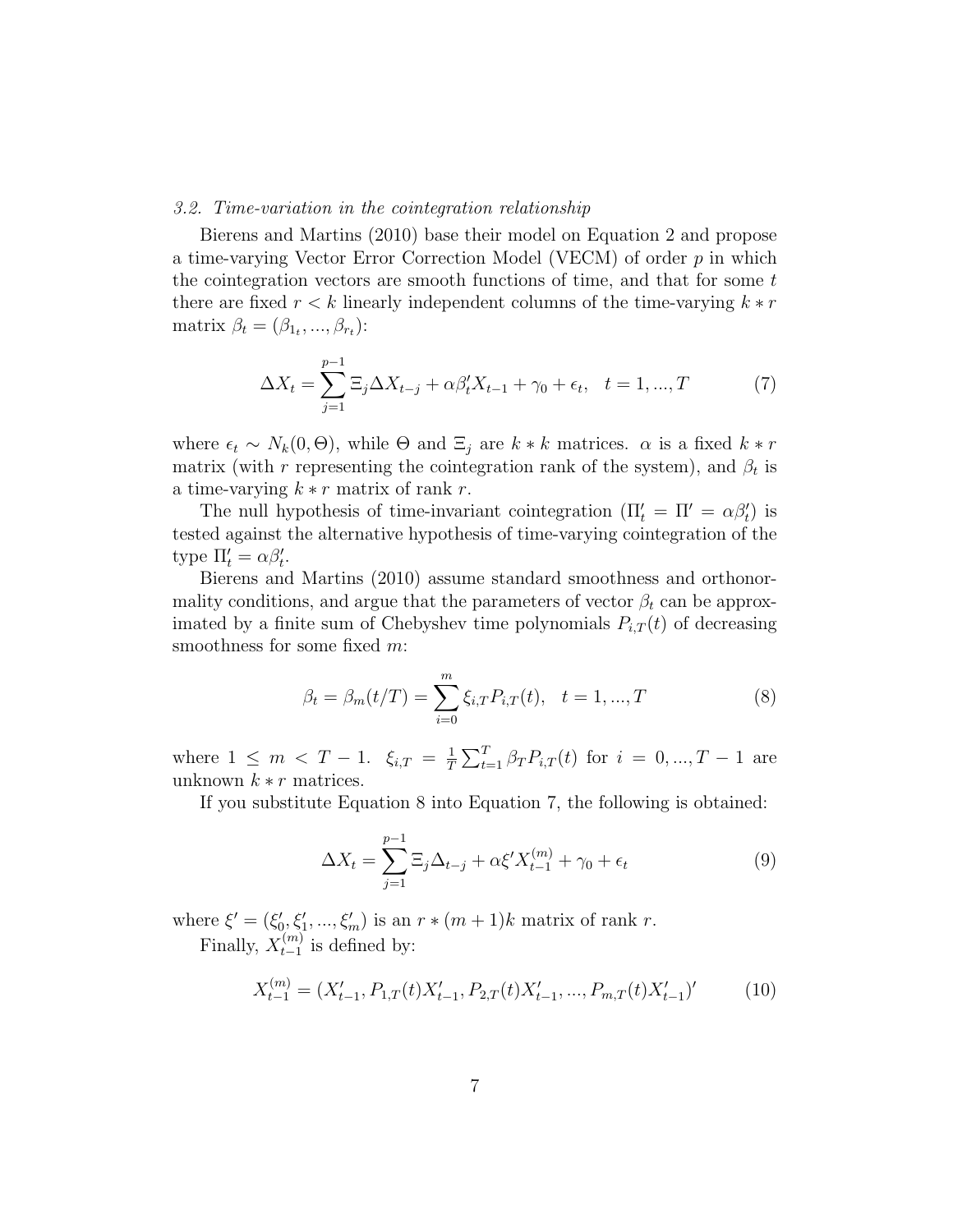where the null hypothesis of time-invariant cointegration corresponds to  $\xi'$  =  $(\beta', O_{r,k,m})$ , so that  $\xi'X_{t-1}^{(m)} = \beta'X_{t-1}^{(m)}$  with  $X_{t-1}^{(0)} = X_{t-1}$ , which can be tested with a likelihood ratio test.<sup>3</sup>

#### 3.3. Asymmetric Cointegration

Furthermore, we employ the asymmetric cointegration approach of Shin et al. (2014), which allows us to compare our results more directly to those of Lardic and Mignon (2008). The Nonlinear Auto Regressive Distributed Lags (NARDL) approach of Shin et al. (2014) is capable of simultaneously modelling asymmetries in both the long-run relationship and the pattern of dynamic adjustments; therefore allowing us to disentangle positive and negative long-run relationships and also model sudden shocks in the data.

Based on the partial sum decomposition used to model asymmetric cointegration (Schorderet (2001)), Shin et al. (2014) assume that the dependent variable can be explained by positive and negative changes of  $x_t$ , so that:

$$
y_t = \beta^+ x_t^+ + \beta^- x_t^- + u_t \tag{11}
$$

where  $y_t$  and  $x_t$  are scalar I(1) variables.  $x_t$  can be decomposed so that  $x_t = x_0 + x_t^+ + x_t^-,$  where:

$$
x_t^+ = \sum_{j=1}^t \Delta x_j^+ = \sum_{j=1}^t max(\Delta x_j, 0)
$$
  

$$
x_t^- = \sum_{j=1}^t \Delta x_j^- = \sum_{j=1}^t min(\Delta x_j, 0)
$$
 (12)

and asymmetric cointegration is given when  $z_t$  defined as:

$$
z_t = \beta_0^+ y_t^+ + \beta_0^- y_t^- + \beta_1^+ x_t^+ + \beta_1^- x_t^- \tag{13}
$$

is stationary (Schorderet (2003)).

Finally, the distinction between positive and negative changes in the rate of growth of the dependent variable is obtained by decomposing  $x_t$  into  $x_t^+$ 

<sup>3</sup>More details can be found in Bampinas and Panagiotidis (2015), Lucey et al. (2017), and Bilgin et al. (2018).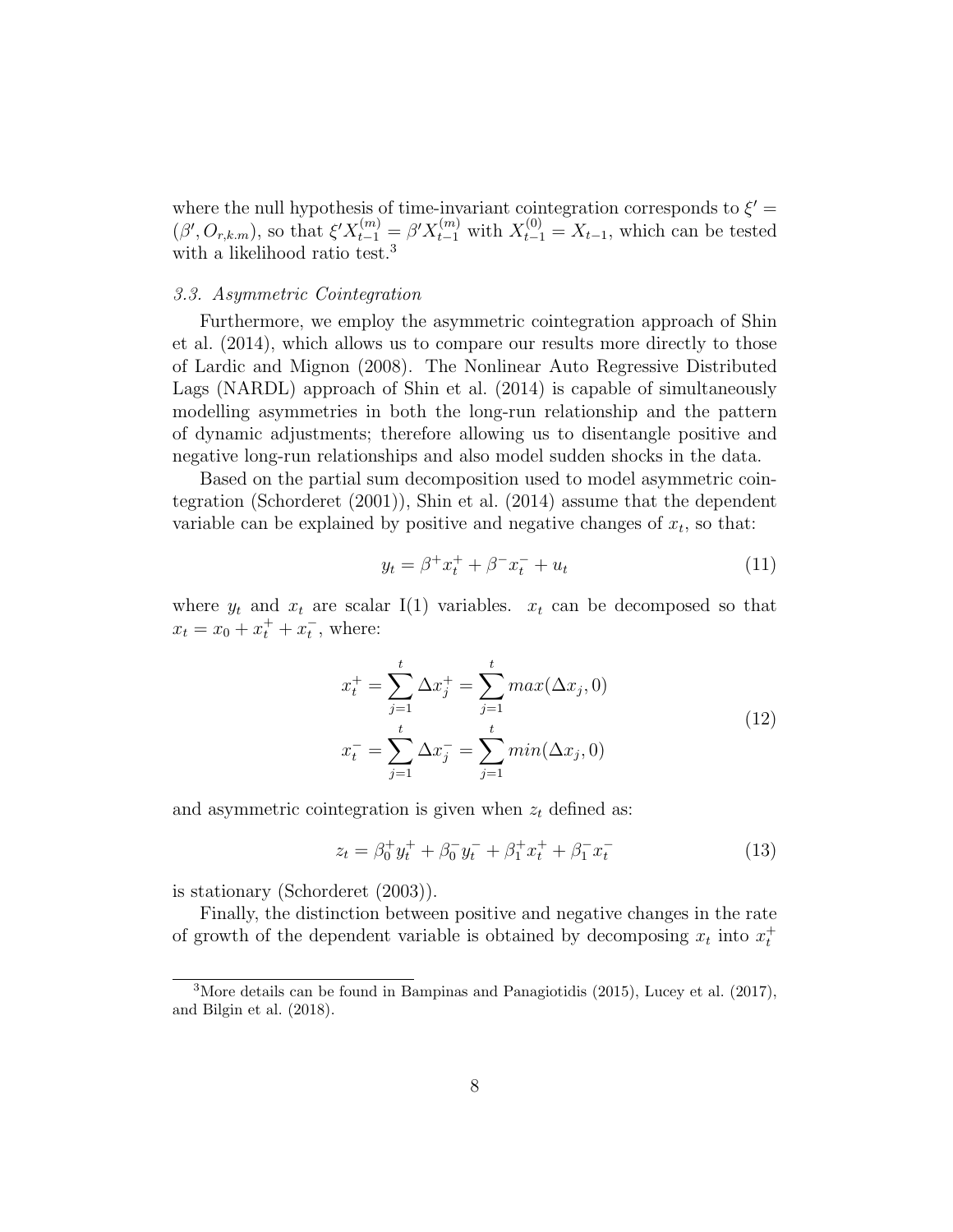and  $x_t^-$  around a threshold of zero through a NARDL model of the form (Shin et al. (2014)):

$$
y_t = \sum_{j=1}^p \phi_j y_{t-j} + \sum_{j=0}^q (\Theta_j^{+'} x_{t-j}^+ + \Theta_j^{-'} x_{t-j}^-) + \epsilon_t
$$
 (14)

where  $x_t$  is a  $k \times 1$  vector of multiple regressors, so that  $x_t = x_0 + x_t^+ + x_t^-$ .  $\phi_j$  is the autoregressive parameter, with  $\Theta_j^+$  and  $\Theta_j^-$  the asymmetric distributedlag parameters, and finally,  $\epsilon_t$  is an *iid* process with zero mean and constant variance  $\sigma^2$ .

#### 3.4. Partial Cointegration

As a robustness test, we apply the partial cointegration methodology proposed by Clegg and Krauss (2018) which models the spread series as the sum of both a mean-reverting component and a random walk component; allowing for a weakening of the traditional concept of cointegration.

Formally, the two series  $X_1 = (X_{1,t})_{t \in T}$  and  $X_2 = (X_{2,t})_{t \in T}$  are partially cointegrated if  $\beta$ ,  $\rho$ ,  $\sigma_M$ , and  $\sigma_R$  can be found via a maximum likelihood method and satisfy the following conditions:

$$
X_{2,t} = \beta X_{1,t} + W_t
$$
  
\n
$$
W_t = M_t + R_t
$$
  
\n
$$
M_t = \rho M_{t-1} + \epsilon_{M,t} \quad \epsilon_{M,t} \sim \mathcal{N}(0, \sigma_M^2)
$$
  
\n
$$
R_t = R_{t-1} + \epsilon_{R,t} \quad \epsilon_{R,t} \sim \mathcal{N}(0, \sigma_R^2)
$$
\n(15)

where  $\beta \in \mathbb{R}$  is a parameter, and  $\rho \in (-1,1)$  is the AR(1) coefficient.  $\epsilon_{M,t}$ and  $\epsilon_{R,t}$  follow mutually independent Gaussian white noise processes with expectation zero and variances  $\sigma_M^2, \sigma_R^2 \in \mathbb{R}_0^+$ .

#### 4. Data

In line with Lardic and Mignon (2008) our aim is to study the long-term relationship between oil prices and GDP not only in the U.S., but also in Europe and across the G7 nations. We extend their study both in time period, across countries, and methodologically to surface new findings. To this end we obtain quarterly data for the sample period Q1 1970 to Q4 2015 from the OECD for US GDP, G7 GDP, Europe GDP, and WTI and Brent Oil prices. The G7 includes: Canada, France, Germany, Italy, Japan, the United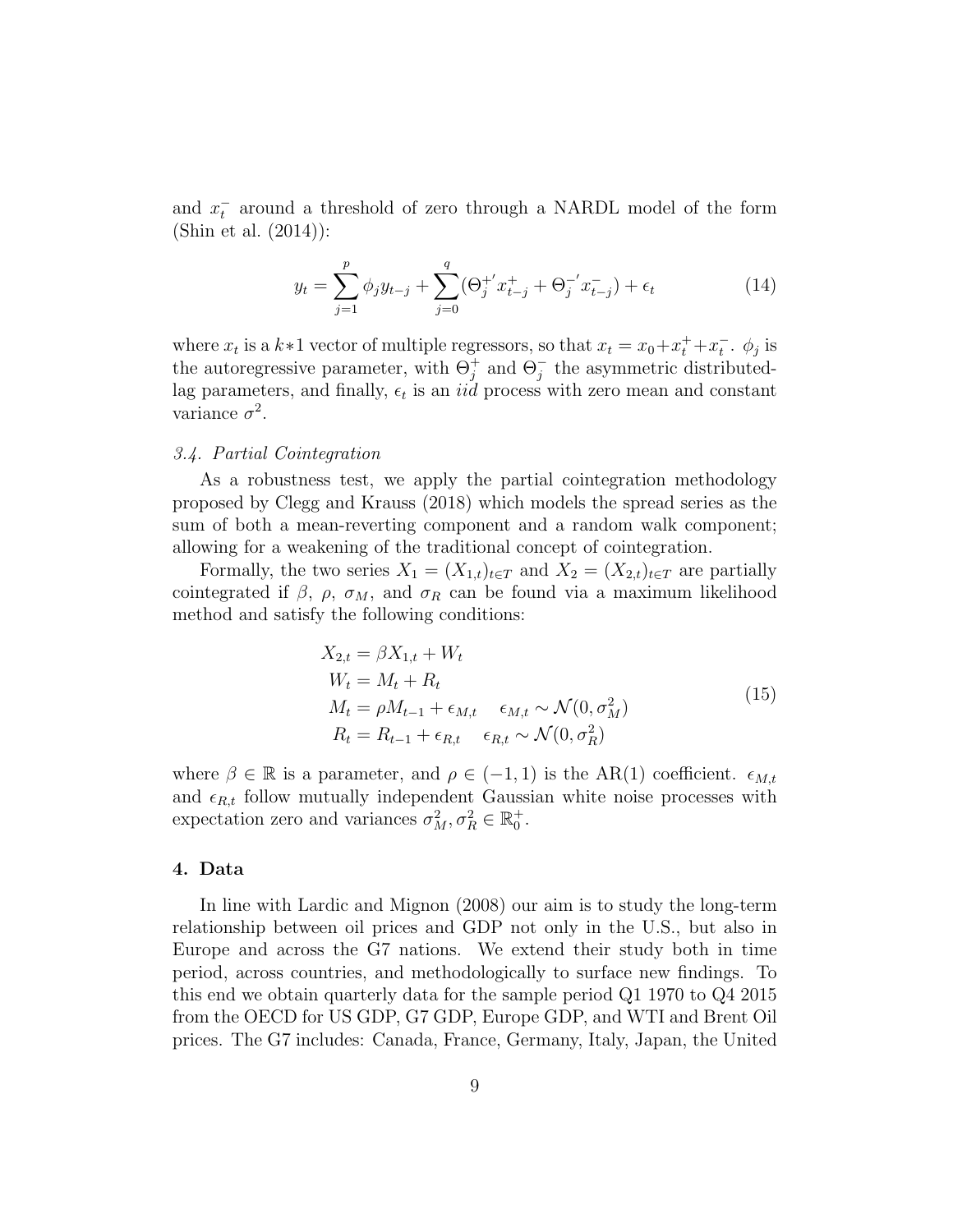Kingdom, and the United States. Europe is to include: Austria, Belgium, Finland, France, Germany, Ireland, Italy, the Netherlands, Norway, Portugal, Spain, Sweden, and the United Kingdom. Table 1 offers a snapshot of the descriptive statistics related to the variables under investigation.

#### Insert Table 1 about here

We can see that the mean price of WTI and Brent oil products differs, with Brent oil showing a greater level of volatility over the sample period. It must be noted here however that due to data availability the WTI sample only begins in 1982. The GDP levels for each of the regions are of the same order of magnitude, with the individual country U.S. region displaying the largest level of variation, over the cross-country G7 and European regions. None of the variables in the panel are normally distributed as indicated by the skewness, kurtosis, and Jarque-Bera statistics. However, the methodology of time-varying cointegration allows for modelling behaviour of variables that are not normally distributed. Figure 1 shows us the evolution of each of our series over time.

#### Insert Figure 1 about here

Oil-specific and global economic shocks can be seen in this graph, with the Gulf War in the early 1990s and the Global Financial Crisis of 2007-2009 both prominent.

#### 5. Main Findings

As the Johansen (1991) test is a special time-invariant case of our Bierens and Martins (2010) time-varying cointegration analysis, we firstly produce Johansen (1991) test results, as displayed in Table 2.

## Insert Table 2 about here

In comparison with the Bierens and Martins (2010) approach we employ later on, Johansen (1991) is restrictive in that it assumes that the cointegrating vector is constant over time and that the adjustment is linear. As we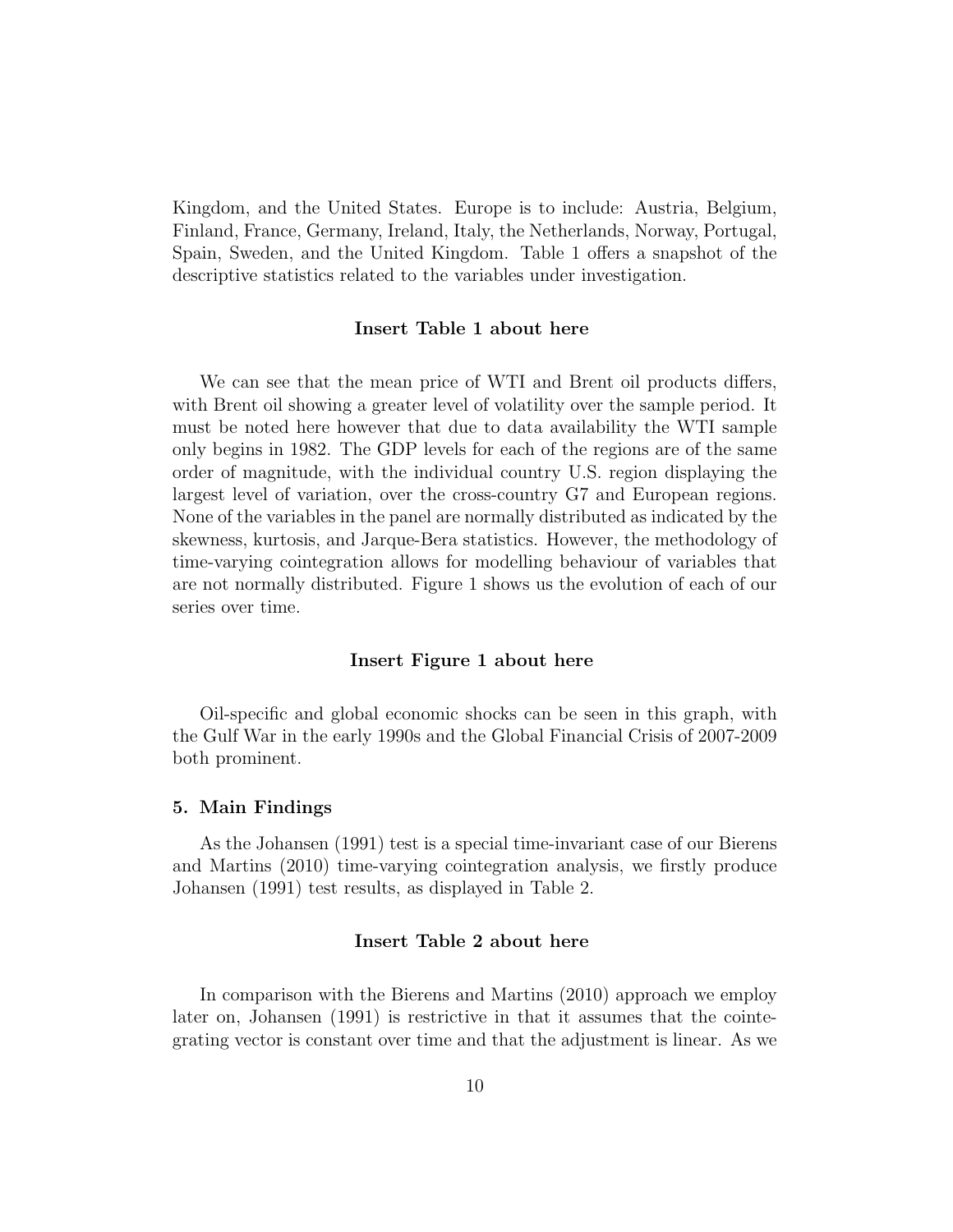sequentially focus on the relation between sets of two variables individually, the maximum rank of the cointegrating relationship is 1. For this reason, the null hypotheses specified is that of the rank  $r$  of the cointegrating relationship being a maximum value of 0 or 1. As can be seen in Table 2 our main finding is that there is a long-run relation, between the price of Brent and each of the individual region's GDP, and between WTI and both the USA and G7. This indicates that the price of WTI does not drive European economic activity, a result that highlights the regional focus on each oil product brought about by the ban on the exportation of WTI oil internationally (see Ajmi, El-montasser, Hammoudeh and Nguyen, 2014).

Table 3 provides us with the significance results derived from imposing the Chebyshev time polynomial approximation on the time-invariant cointegrating vector  $\beta$ .

#### Insert Table 3 about here

This approximation allows us to move from a time-invariant environment to a time-varying modelling environment. As detailed in Section 3, Bierens and Martins (2010) prove that under standard smoothness and orthonormality conditions the time-varying parameters can be approximated for a given m by a sum of Chebyshev time polynomials. A time-varying relationship is indicated by m>0, with  $m = 0$  indicating a standard time-invariant long-run cointegrating relationship. Table 3 shows that in all the cases we consider  $m \geq 2$ . These results are produced using the assumed rank of 1 as retrieved from Table 2. We again highlight in Table 3 that there is no long-run relationship between WTI and the European economies, as was established in Table 2. For this reason we do not have a cointegrating vector to approximate using the Chebyshev Time Polynomials.

Trace statistic results derived from the Bierens and Martins (2010) timevarying cointegration analysis are presented in Figure 2, indicating that the long-run relation between WTI oil price and economic activity is present across large periods of our sample, for both the US and G7 nations.

#### Insert Figure 2 about here

The trace statistic is used here as opposed to the eigenvalue test in line with Cheung and Lai (1993) and Bampinas and Panagiotidis (2015) who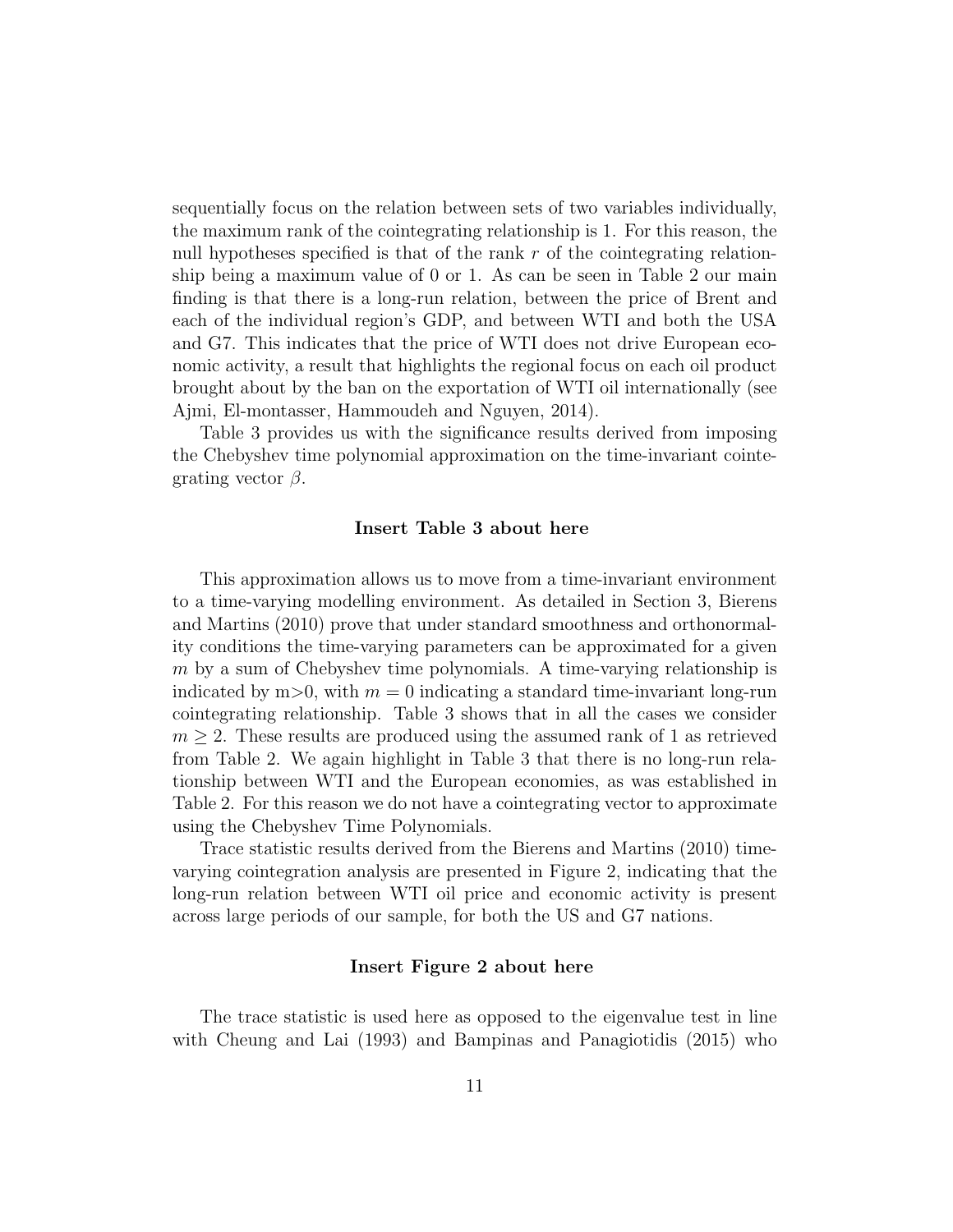state that the trace statistic shows a greater robustness to residual skewness and excess kurtosis. As outlined in Section 3 the trace test statistic results are scaled by the associated 95% critical value and standardised to zero so that a value of less than zero can be taken as an indication of a cointegrating relationship being present and a value of greater than zero indicating that no cointegrating relationship exists. We observe negative scaled trace statistics across the 1990 to early 2000s period. Again, as indicated by Table 2 there is no significant relationship between European GDP and WTI. A strengthening of the long-run relationship between WTI and macroeconomic activity is observed during the oil price spike of 1990 and the associated Gulf War. During this period the economic fate of both the US and many of the G7 nations was dependent on the very volatile prices of oil. This aligns with asymmetric response observed by Lardic and Mignon (2008), who conclude that oil price rises have a greater impact on economic activity than oil price declines.

Boldanov et al. (2016a) identify the early 2000s recession coupled with the 9/11 terrorist attack as a catalyst for the cointegrating relationship between oil and equity markets breaking down. However, we also argue that this phenomenon partially aligns with the financialisation of commodity markets observed in the early 2000s, as outlined by Adams and Glück  $(2015)$ (and references therein). The financialisation of these markets came about when actors that were not normally present in the trading of commodities entered the marketplace. Whereas commodities were traditionally seen to hedge movements in equity markets, the presence of both commercials and speculators caused them to be traded like any other asset class, similar to equities. The result of this is apparent here as the transmission mechanism and linkages between the oil price and economic activity identified earlier break down. It can be inferred that speculators have driven the price of oil away from its economic fundamentals, see, for example Gogolin and Kearney (2016) and Ji and Zhang (2018). The presence of a common stochastic trend between the WTI price variable and G7 economic activity lasts longer than between the US based WTI price and US economic activity with a significant relationship observed starting in the late 1980s until roughly 2007, which could be attributed to a earlier drive towards financialisation in the US. Moreover, what is also apparent from the graph is the complete breakdown of the cointegrating relationship as a result of the 2007-2009 Global Financial Crisis, with the scaled trace statistic peaking during this period.

We now turn our attention to the Brent oil-economy relation, motivated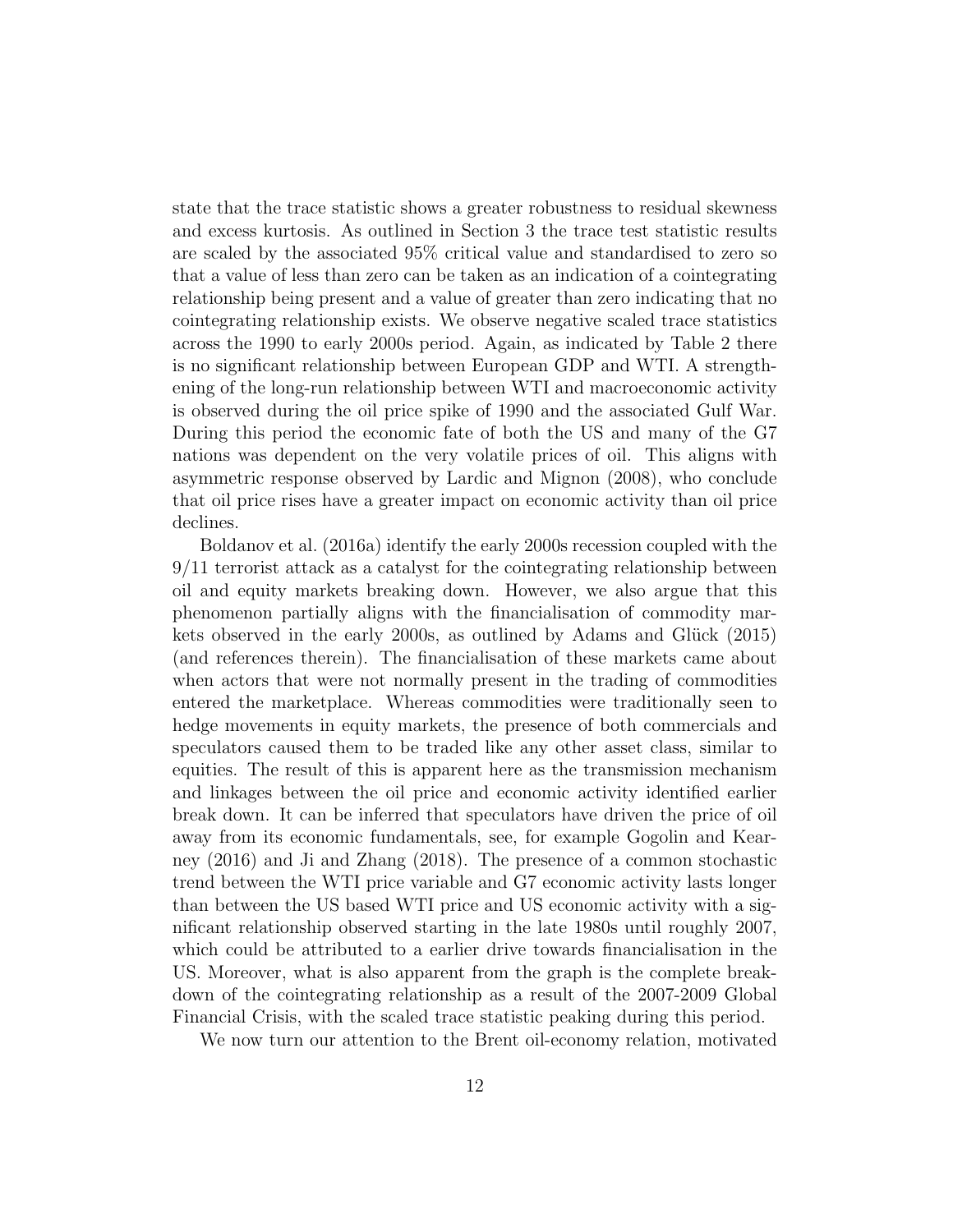in part by Ajmi et al. (2014) who provide evidence that nonlinear causality between the related stock market variable is even stronger in the case of Brent. We can see from Figure 3 that cointegrating relationships exist between the economic activity in each of the regions and the price of Brent oil.

#### Insert Figure 3 about here

The stark contrast with the WTI-economy relation is that European GDP has a long-run relationship with Brent. This lasts for roughly the same length of time as the relationship between the other economic regions and the oil price, roughly, 1990 to 2004. We interpret the presence of a cointegrating relationship between Brent and economic activity, in comparison with WTI and economic activity, as an indication that the Brent product was not traded in as speculative a fashion as WTI. Furthermore, the recession of the early 2000s and the 9/11 terrorist attack impacted the US greater than the G7 nations, as can be seen by certain members not experiencing a recession, such as the UK and Canada. For this reason we hypothesise that the fundamental transmission mechanisms did not break down as abruptly in the G7 economies as in the US.

As a robustness check to further identify the need to consider the timevarying nature of the relationship we conduct the Bai and Perron (2003) multiple breaks test.

### Insert Table 4 about here

We establish the presence of three regimes, with structural breaks identified in the late 80s for WTI, in line with the oil crisis and growing political unrest in the oil producing gulf region, and the early 2000s in line with the financialisation of commodity markets. The breaks identified here broadly correspond with those derived from the Bierens and Martins (2010) trace statistic as shown in Figures 2 and 3.

#### 6. Alternative Frameworks

In this section we present the results of two alternative approaches for modelling the long-run relationship between oil and the macroeconomy. This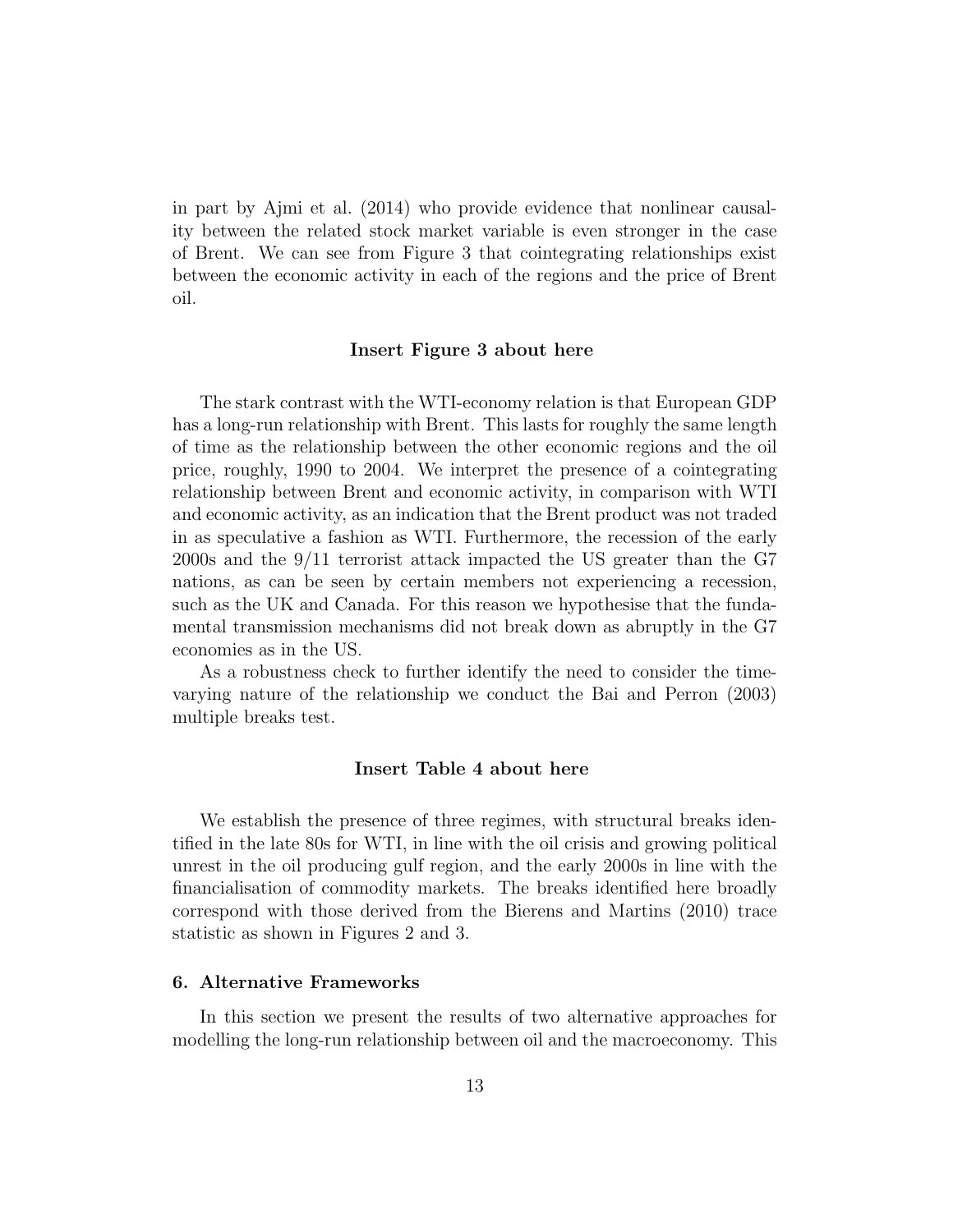first approach is the asymmetric modelling approach of Shin et al. (2014). We consider this framework to produce an analysis comparative with the asymmetric relation tests of Lardic and Mignon (2008). The second framework we present here is the recent methodological innovation of partial cointegration analysis as considered by Clegg and Kraus (2018). This approach is well suited to our problem as it allows for both a random walk and mean reverting component in the cointegrating relation. In the previous section we outlined intertemporal deviations from the long term relation with the partial cointegration analysis employed here to seek further insight into this dynamic.

Methodological detail of the nonlinear ARDL approach of Shin et al. (2014) is outlined in Section 3.3, with the results presented in Table 5.

#### Insert Table 5 about here

From these we can firstly see that based on the F-test, long-run asymmetry is present in the relationship between the price of WTI and all considered regions. This indicates that the impact of WTI price changes on economic activity differs between positive and negative price moves. We also observe a limitation of the approach as no significance is found when we focus individually on the positive and negative price moves for WTI. Overall, there is no long-run asymmetry observed for Brent oil, indicating a more straightforward relationship between the European focused product and economic growth across the world. Lardic and Mignon (2008) outline a number of possible explanations for the asymmetric dynamic observed here in the longrun WTI relationship. These include monetary policy, adjustment costs, impact of uncertainty on investment and asymmetry inherent in the pricing of refined oil products. The implications of this identified asymmetry for investors, managers, and policy makers, include a need to explicitly model positive and negative WTI price movements separately, before implementing business decisions and trading strategies.

We now introduce the results of the partial cointegration analysis of Clegg and Krauss (2018) outlined in Section 3.4. The partial cointegration framework is less restrictive than traditional cointegration in that it allows for the presence of both permanent and transitory shocks. Clegg and Krauss (2018) exploit this to show multiple examples in finance and economics where cointegrating relationships are not found but partial cointegration is in fact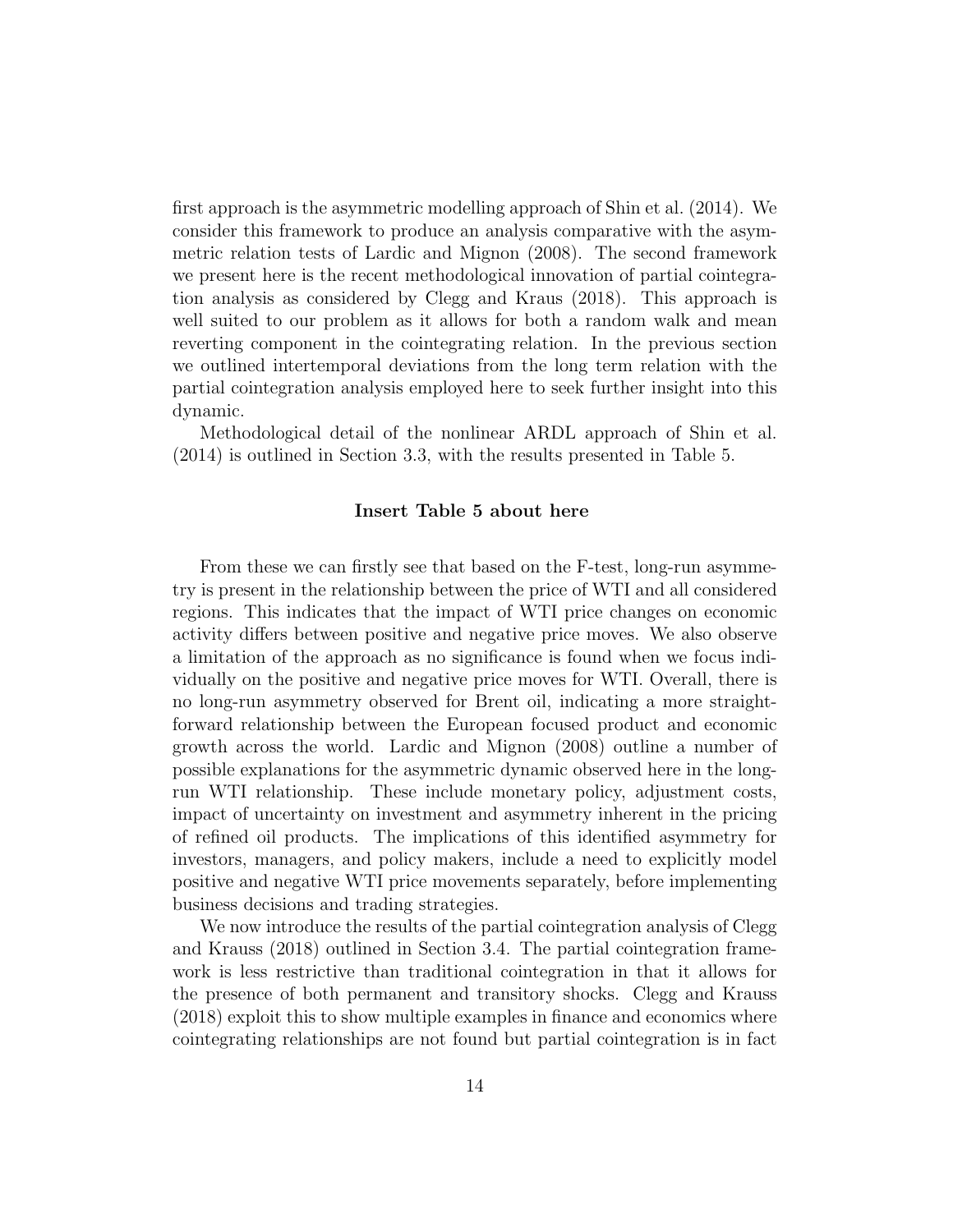uncovered. Motivated by this we seek to identify if a partial cointegrating relationship exists in our oil-economy relationship. The results presented in Table 6 indicate that we fail to reject all hypotheses of no partial cointegration; there is no evidence of a partial cointegrating relation across all regions and oil types.

#### Insert Table 6 about here

To understand these results we first note that despite Clegg and Krauss (2018) being less restrictive than traditional cointegration, a major distinction between it and our previously considered Bierens and Martins (2010) approach is that beyond the modelling of random walk and autoregressive residuals, Clegg and Krauss (2018) do not explicitly account for intertemporal variation in the relationship. Given that the results do not uncover significant instances of partial cointegration, we conclude that Clegg and Krauss (2018)'s combination of transitory and permanent shocks is insufficient in explaining the intertemporal variations we uncovered previously. This finding validates our decision to primarily focus on the results of the Bierens and Martins (2010) time-varying approach.

#### 7. Conclusion

The majority of prior work that examines if a long-term relationship exists between oil prices and GDP is based on the traditional linear cointegration framework. Motivated by Boldanov et al. (2016a) and Ajmi et al. (2014), who outline that the relationship between oil and stock market performance, a related economic performance indicator, is not stable over time, we also seek to explicitly identify and model the time-varying component. Going beyond the time-invariant Johansen (1991) approach adopted in previous studies we allow for smooth transitions in the cointegrating vector, using the framework proposed by Bierens and Martins (2010). Our approach establishes that there is indeed a time-varying component to the long-run relation between the oil price and macroeconomic activity, as measured by GDPs across a wide variety of regions.

We establish through both the analysis of the temporal properties of the scaled trace statistic and the Bai and Perron (2003) multiple breaks test that the oil price spike associated with the 1990 Gulf War caused a strengthening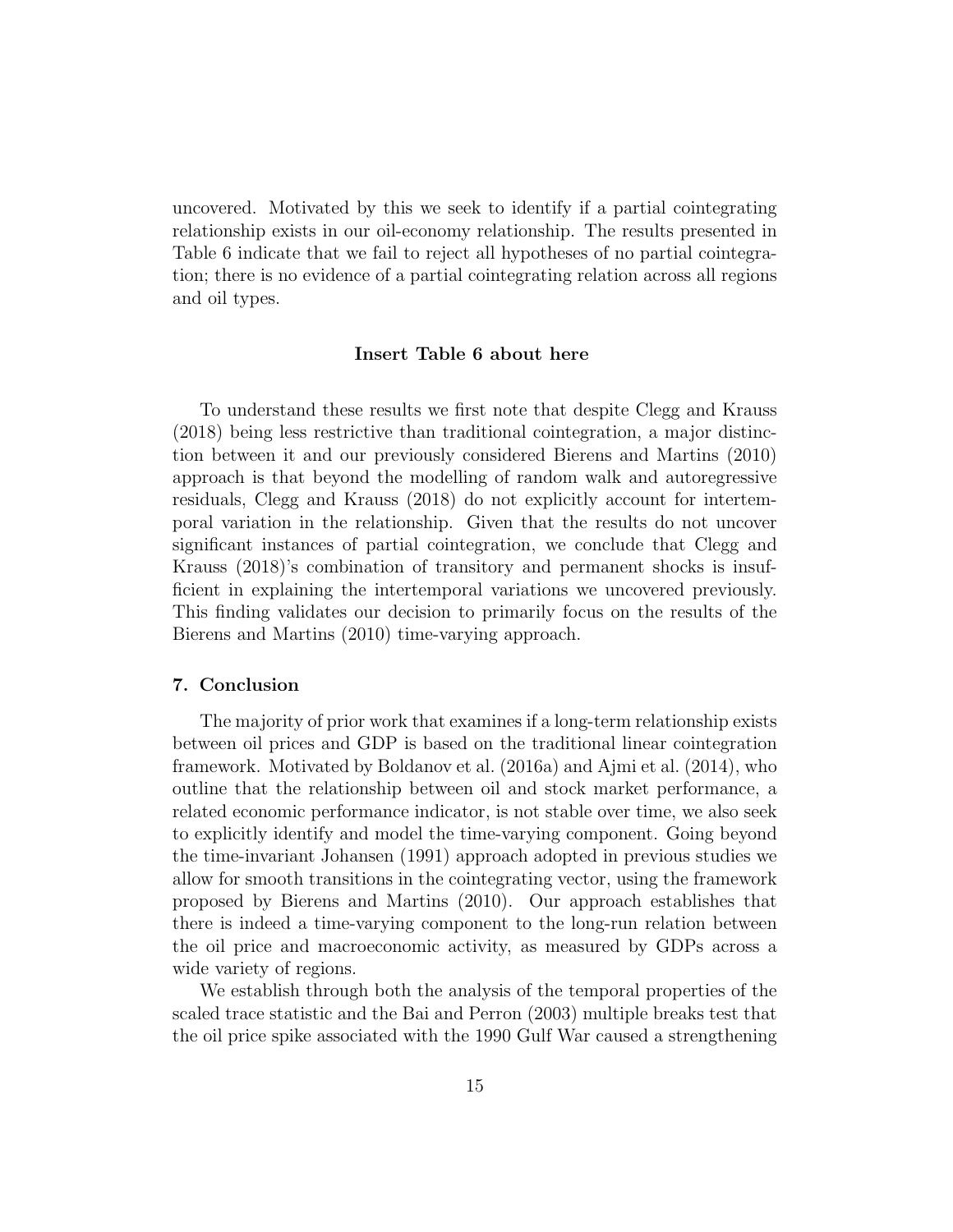of the transmission mechanism between oil and macroeconomic performance. This could be due to the political uncertainty leading to an oil price spike that causes a deterioration in terms of trade for the oil importing countries, as highlighted by Dohner (1981) and Lardic and Mignon (2008). This effectively causes wealth to be transferred from the oil-importing countries (e.g., G7, U.S., Europe) to the oil-exporting countries, of which many prominent exporters are concentrated in this Gulf region. This increased interconnectedness is seen in terms of oil prices having a greater impact on economic activity. Boldanov et al. (2016a) also highlight the heterogenous behaviour between oil-importing and oil-exporting countries. Moreover, the opposite effect is observed in the early 2000s as a result of the recession and 9/11 terrorist attack, combined with the increased financialisation of commodity markets. This increase in the number of speculators active in the oil market appears to destabilise the fundamental linkages. This destabilisation is further exacerbated by the global financial crisis of 2007-2009. Given this new regime, a significant long-run relation may in fact never return. Loungani (1986) and Lardic and Mignon (2008) hypothesise that such a fundamental and long-lasting shift in the pricing of oil, can cause the shifting of production to less oil intensive operations, thus reducing the link transmission mechanism between oil prices and economic activity.

Overall, the results we uncover highlight the need for firms, investors, and policy makers to be cognisant of the time varying nature of the relationship between oil and the macroeconomy. More specifically, a key implication of our results for investors is the need to adopt flexible approaches when taking positions either directly in oil markets or in oil related sectors, such as those outlined in Section 2. For instance, pricing models for such securities need to explicitly account for the time-varying dependency, with the naïve adoption of linear modelling approaches possibly misinforming speculative trading strategies. The main takeaway from our results for firms and policy makers is the need to incorporate the dynamic relationship into their business projections, including expansion/contraction initiatives, cashflow and finance costing plans, and future resource allocations. Furthermore, the possible move away from less oil intensive operations, borne not only out of traditionally cited environmental concerns, but also the financialisation of commodity markets, as we highlight, further emphasises the need for policy makers to adapt their approach; which may include a strategy to reduce their overall reliance on oil. Finally, our results highlight that incorporating multiple structural breaks is of utmost importance for firms who are pricing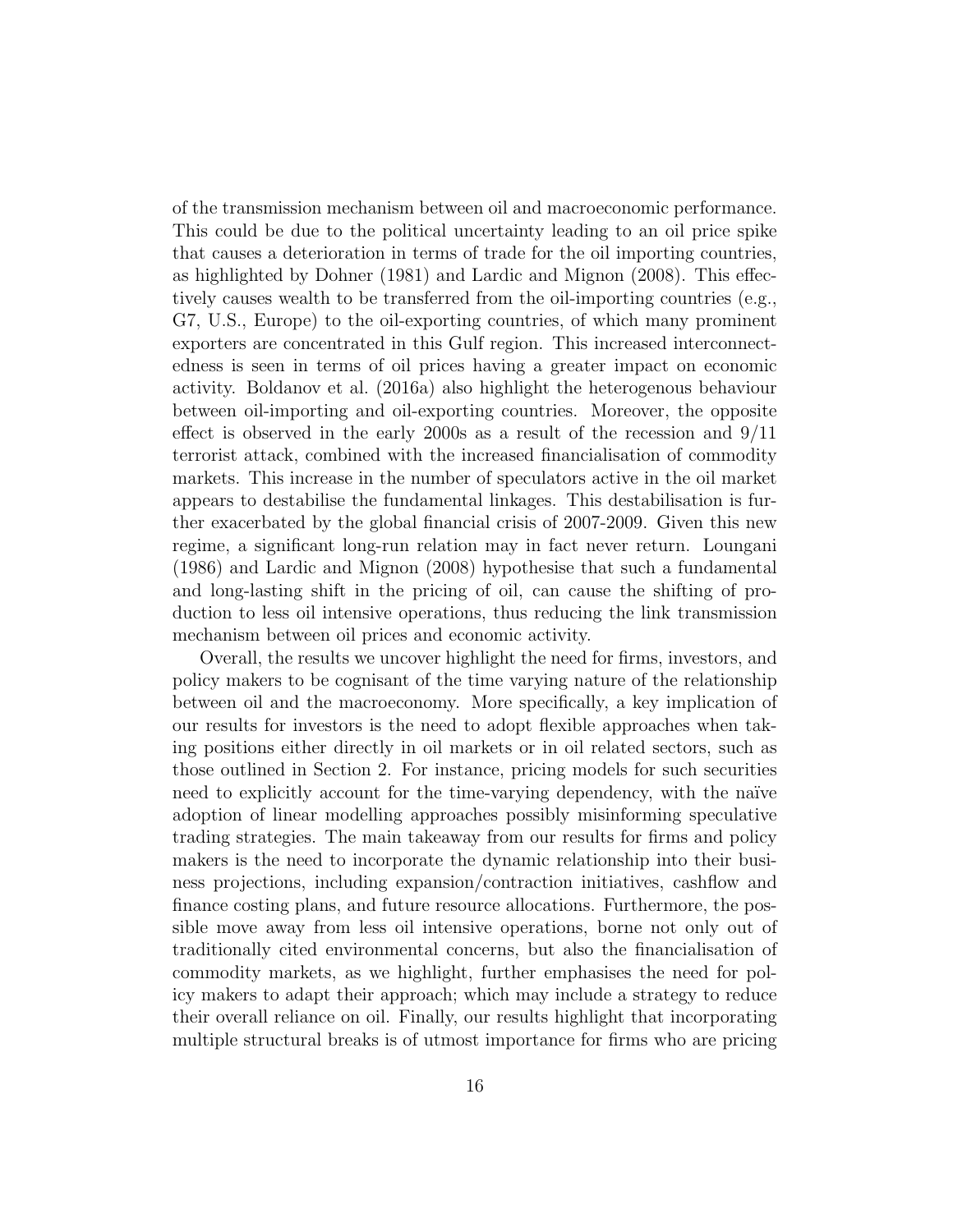bespoke oil market linked hedging strategies.

Possible future directions for research in this area could include the adoption of a framework that combines both an asymmetric decomposition and a time-varying cointegration approach to simultaneously establish how oil price rises/declines might asymmetrically impact economic growth, and how that dynamic might evolve over time.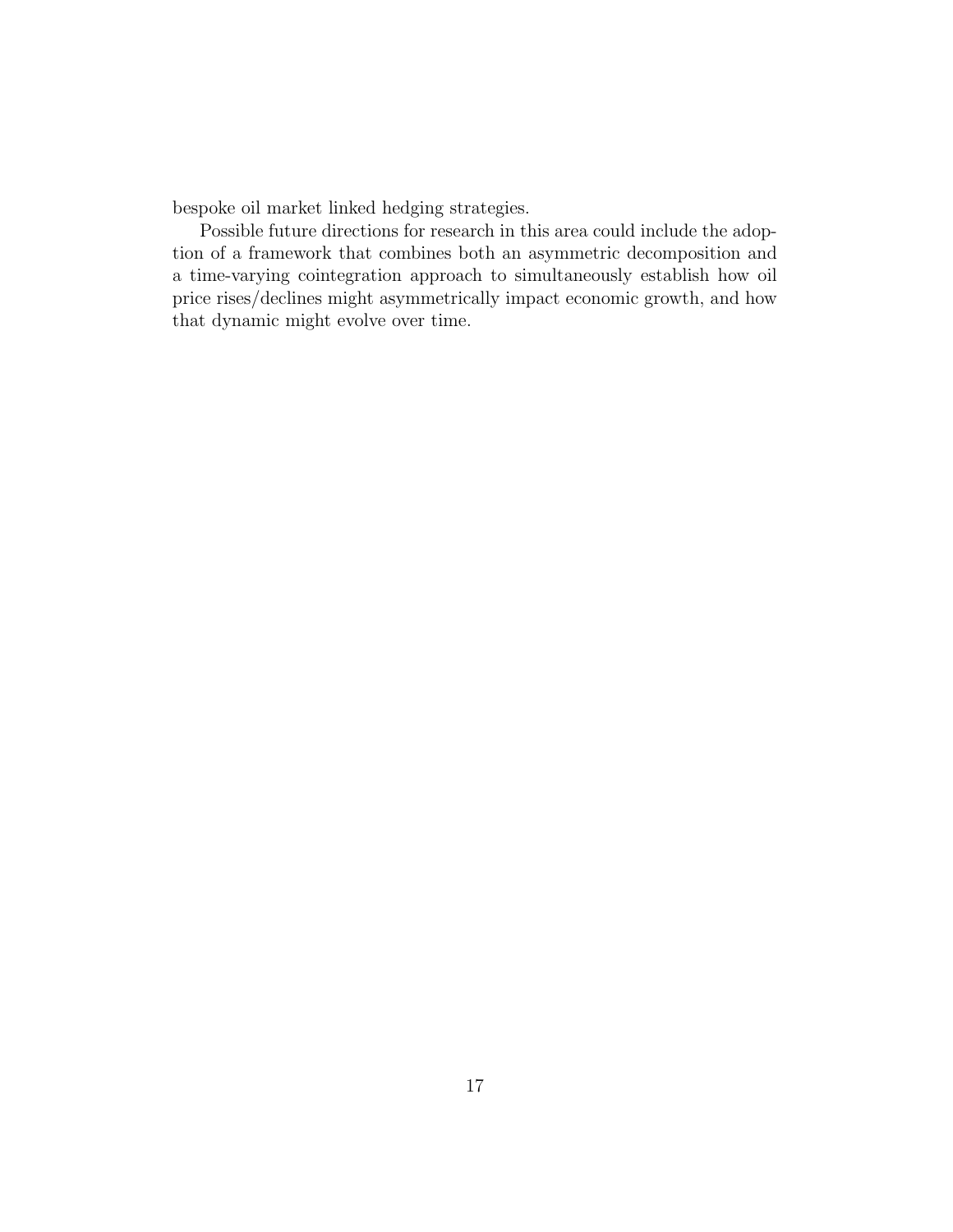#### Bibliography

- Adams, Z. and T. Glück (2015). Financialization in commodity markets: A passing trend or the new normal? Journal of Banking  $\mathcal{C}$  Finance 60, 93–111.
- Ajmi, A. N., G. El-montasser, S. Hammoudeh, and D. K. Nguyen (2014). Oil prices and mena stock markets: New evidence from nonlinear and asymmetric causalities during and after the crisis period. Applied Economics  $46(18)$ , 2167–2177.
- Akaike, H. (1974). A New Look at the Statistical Model Identification. IEEE Transactions on Automatic Control 19 (6), 716–723.
- Antonakakis, N., I. Chatziantoniou, and G. Filis (2017). Oil shocks and stock markets: Dynamic connectedness under the prism of recent geopolitical and economic unrest. International Review of Financial Analysis 50, 1– 26.
- Antonakakis, N., R. Gupta, C. Kollias, and S. Papadamou (2017). Geopolitical risks and the oil-stock nexus over 1899-2016. Finance Research Letters 23, 165–173.
- Bai, J. and P. Perron (2003). Computation and analysis of multiple structural change models. Journal of Applied Econometrics  $18(1)$ , 1–22.
- Bampinas, G. and T. Panagiotidis (2015). Are gold and silver a hedge against inflation? a two century perspective. International Review of Financial Analysis 41, 267–276.
- Barro, R. J. (1984). Macroeconomics. Wiley.
- Bašta, M. and P. Molnár (2018). Oil market volatility and stock market volatility. Finance Research Letters 26, 204–214.
- Bierens, H. J. and L. F. Martins (2010). Time-varying cointegration. Econometric Theory 26(5), 1453-1490.
- Bilgin, M. H., F. Gogolin, M. C. K. Lau, and S. A. Vigne (2018, mar). Timevariation in the relationship between white precious metals and inflation: A cross-country analysis. Journal of International Financial Markets, Institutions and Money.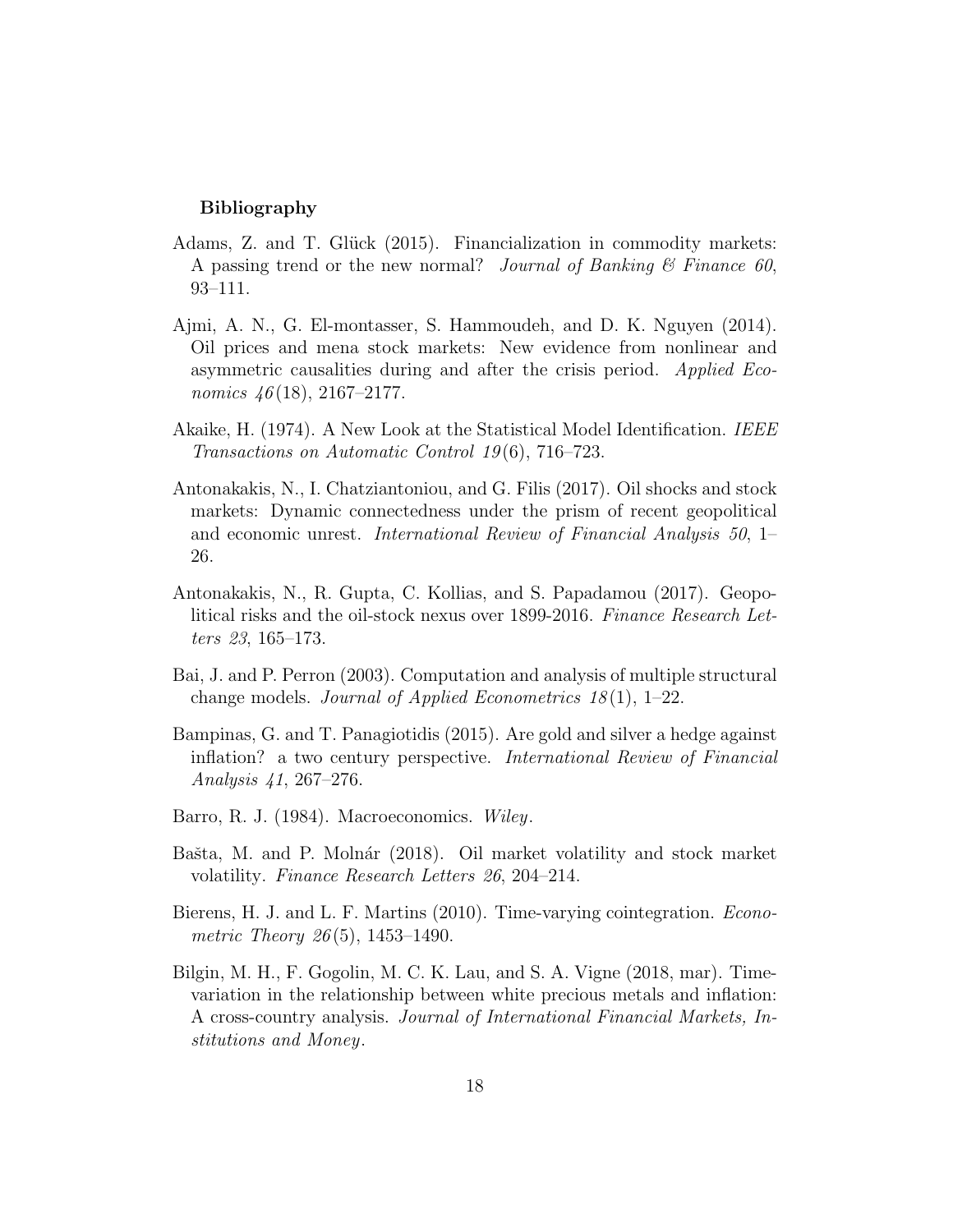- Boldanov, R., S. Degiannakis, and G. Filis (2016a). Time-varying correlation between oil and stock market volatilities: Evidence from oil-importing and oil-exporting countries. International Review of Financial Analysis 48, 209–220.
- Boldanov, R., S. Degiannakis, and G. Filis (2016b). Time-varying correlation between oil and stock market volatilities: Evidence from oil-importing and oil-exporting countries. International Review of Financial Analysis 48, 209–220.
- Bouri, E., Q. Chen, D. Lien, and X. Lv (2017). Causality between oil prices and the stock market in China: The relevance of the reformed oil product pricing mechanism. International Review of Economics & Finance 48, 34–48.
- Bouri, E., D. Lien, D. Roubaud, and S. J. H. Shahzad (2018). Directional predictability of implied volatility: From crude oil to developed and emerging stock markets. Finance Research Letters Forthcoming.
- Brown, S. P. and M. K. Yucel (1999). Oil prices and us aggregate economic activity: a question of neutrality. *Economic*  $\mathscr B$  Financial Review, 16.
- Brown, S. P. and M. K. Yücel (2002). Energy prices and aggregate economic activity: an interpretative survey. The Quarterly Review of Economics and Finance  $42(2)$ , 193-208.
- Burbidge, J. and A. Harrison (1984). Testing for the effects of oil-price rises using vector autoregressions. International Economic Review, 459–484.
- Caporin, M., C.-L. Chang, and M. McAleer (2018). Are the S&P 500 index and crude oil, natural gas and ethanol futures related for intra-day data? International Review of Economics & Finance Forthcoming.
- Chen, Q. and X. Lv (2015). The extreme-value dependence between the crude oil price and Chinese stock markets. International Review of Economics & Finance 39, 121–132.
- Cheung, Y.-W. and K. S. Lai (1993). Finite-sample sizes of johansen's likelihood ratio tests for cointegration. Oxford Bulletin of Economics and statistics 55 (3), 313–328.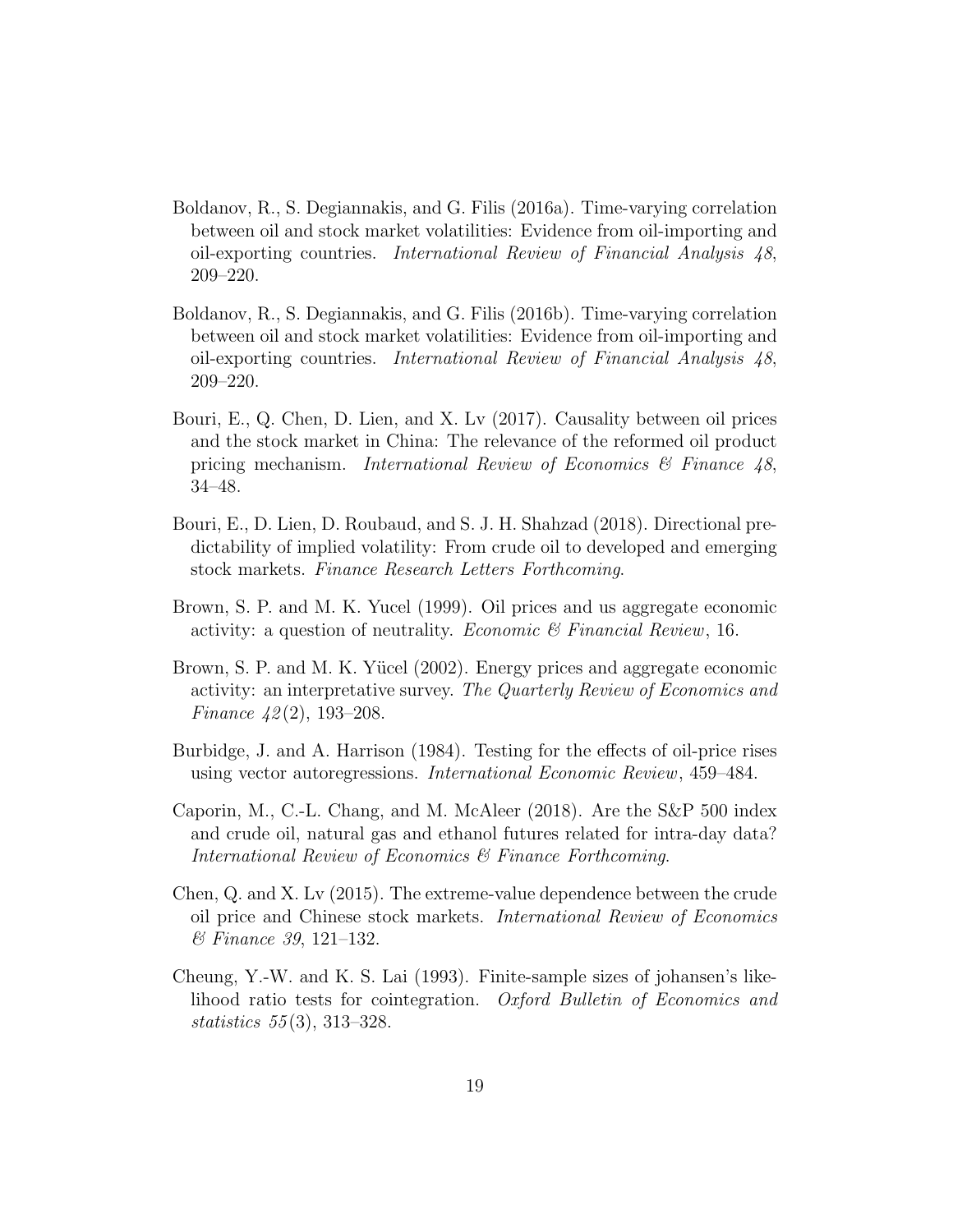- Choi, K. and S. Hammoudeh (2009). Long memory in oil and refined products markets. The Energy Journal, 97–116.
- Clarida, R., J. Gali, and M. Gertler (2000). Monetary policy rules and macroeconomic stability: evidence and some theory. The Quarterly journal of economics  $115(1)$ ,  $147-180$ .
- Clegg, M. and C. Krauss (2018). Pairs trading with partial cointegration. Quantitative Finance  $18(1)$ , 121-138.
- Diaz, E. M. and F. P. de Gracia (2017). Oil price shocks and stock returns of oil and gas corporations. Finance Research Letters 20, 75–80.
- Dohner, R. S. (1981). Energy prices, economic activity and inflation: survey of issues and results. Energy prices, inflation and economic activity. Ballinger, Cambridge, MA.
- Evgenidis, A. (2018). Do all oil price shocks have the same impact? Evidence from the euro area. Finance Research Letters 26, 150–155.
- Fang, L., B. Chen, H. Yu, and C. Xiong (2018). The effect of economic policy uncertainty on the long-run correlation between crude oil and the U.S. stock markets. Finance Research Letters 24, 56–63.
- Ftiti, Z., K. Guesmi, and I. Abid (2016). Oil price and stock market comovement: What can we learn from time-scale approaches? International Review of Financial Analysis 46, 266–280.
- Gisser, M. and T. H. Goodwin (1986). Crude oil and the macroeconomy: Tests of some popular notions: Note. Journal of Money, Credit and Banking  $18(1), 95-103$ .
- Gogolin, F. and F. Kearney (2016). Does speculation impact what factors determine oil futures prices? Economics Letters 144, 119–122.
- Hamilton, J. D. (1983). Oil and the macroeconomy since world war ii. Journal of political economy  $91(2)$ ,  $228-248$ .
- Hamilton, J. D. (2009). Causes and consequences of the oil shock of 2007-08. Technical report, National Bureau of Economic Research.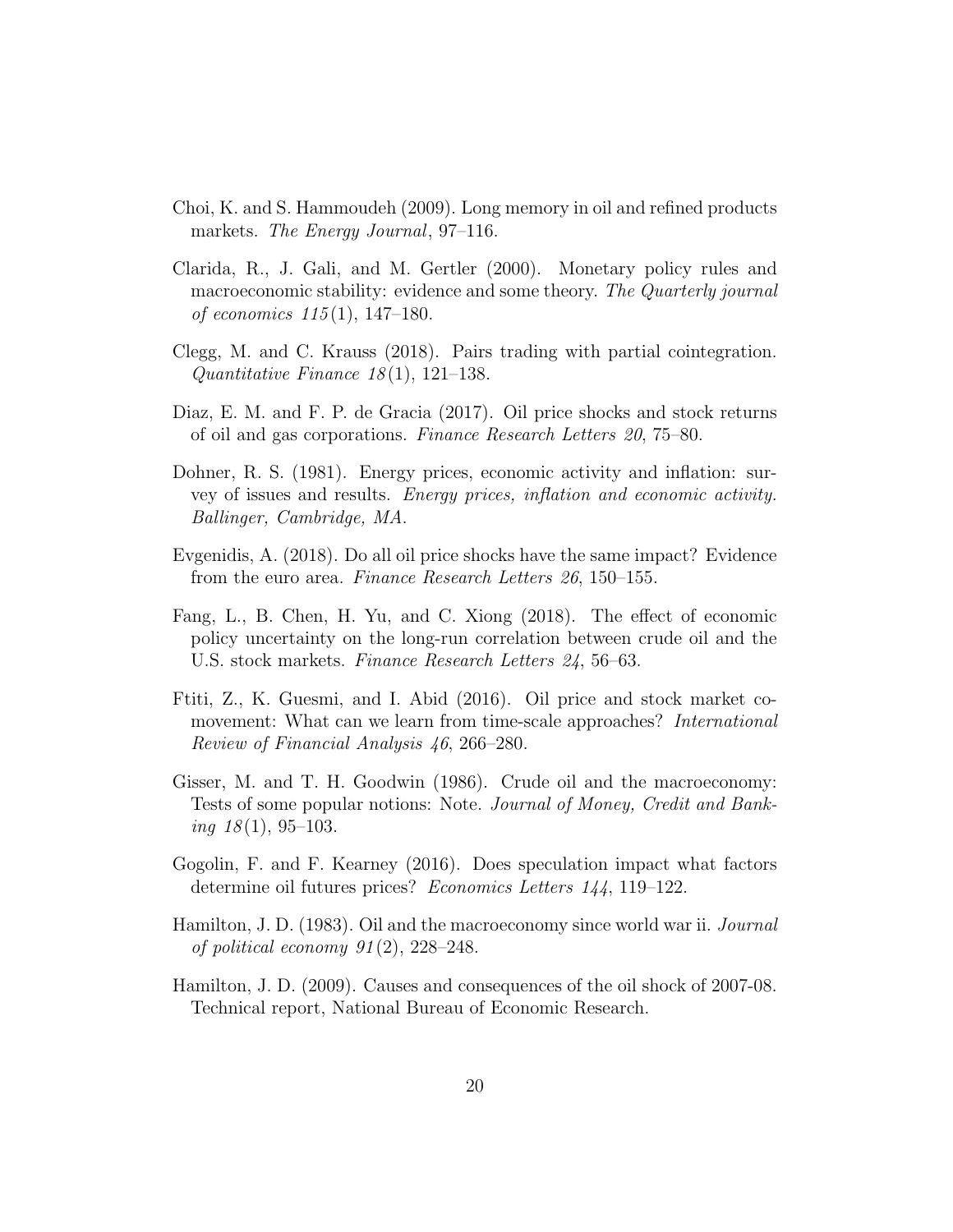- Jammazi, R., R. Ferrer, F. Jareño, and S. J. H. Shahzad (2017). Time-varying causality between crude oil and stock markets: What can we learn from a multiscale perspective? International Review of Economics  $\mathcal{B}$  Finance 49, 453–483.
- Ji, Q., E. Bouri, and D. Roubaud (2018). Dynamic network of implied volatility transmission among US equities, strategic commodities, and BRICs equities. International Review of Financial Analysis 57, 1–12.
- Ji, Q., B.-Y. Liu, W.-L. Zhao, and Y. Fan (2018). Modelling dynamic dependence and risk spillover between all oil price shocks and stock market returns in the BRICs. International Review of Financial Analysis Forthcoming.
- Ji, Q. and D. Zhang (2018). China's crude oil futures: Introduction and some stylized facts. Finance Research Letters Forthcoming.
- Johansen, S. (1991). Estimation and Hypothesis Testing of Cointegration Vectors in Gaussian Vector Autoregressive Models. *Econometrica*  $59(6)$ , 1551–1580.
- Jones, D. W., P. N. Leiby, and I. K. Paik (2004). Oil price shocks and the macroeconomy: what has been learned since 1996. The Energy Journal, 1–32.
- Kim, C.-J. and C. R. Nelson (2006). Estimation of a forward-looking monetary policy rule: A time-varying parameter model using ex post data. Journal of Monetary Economics 53 (8), 1949–1966.
- Kyrtsou, C. and W. C. Labys (2006). Evidence for chaotic dependence between us inflation and commodity prices. *Journal of Macroe*conomics  $28(1)$ ,  $256-266$ .
- Lardic, S. and V. Mignon (2008). Oil prices and economic activity: An asymmetric cointegration approach. Energy Economics  $30(3)$ , 847–855.
- Loungani, P. (1986). Oil price shocks and the dispersion hypothesis. The Review of Economics and Statistics, 536–539.
- Lucey, B. M., S. S. Sharma, and S. A. Vigne (2017). Gold and inflation(s) A time-varying relationship. Economic Modelling 67, 88–101.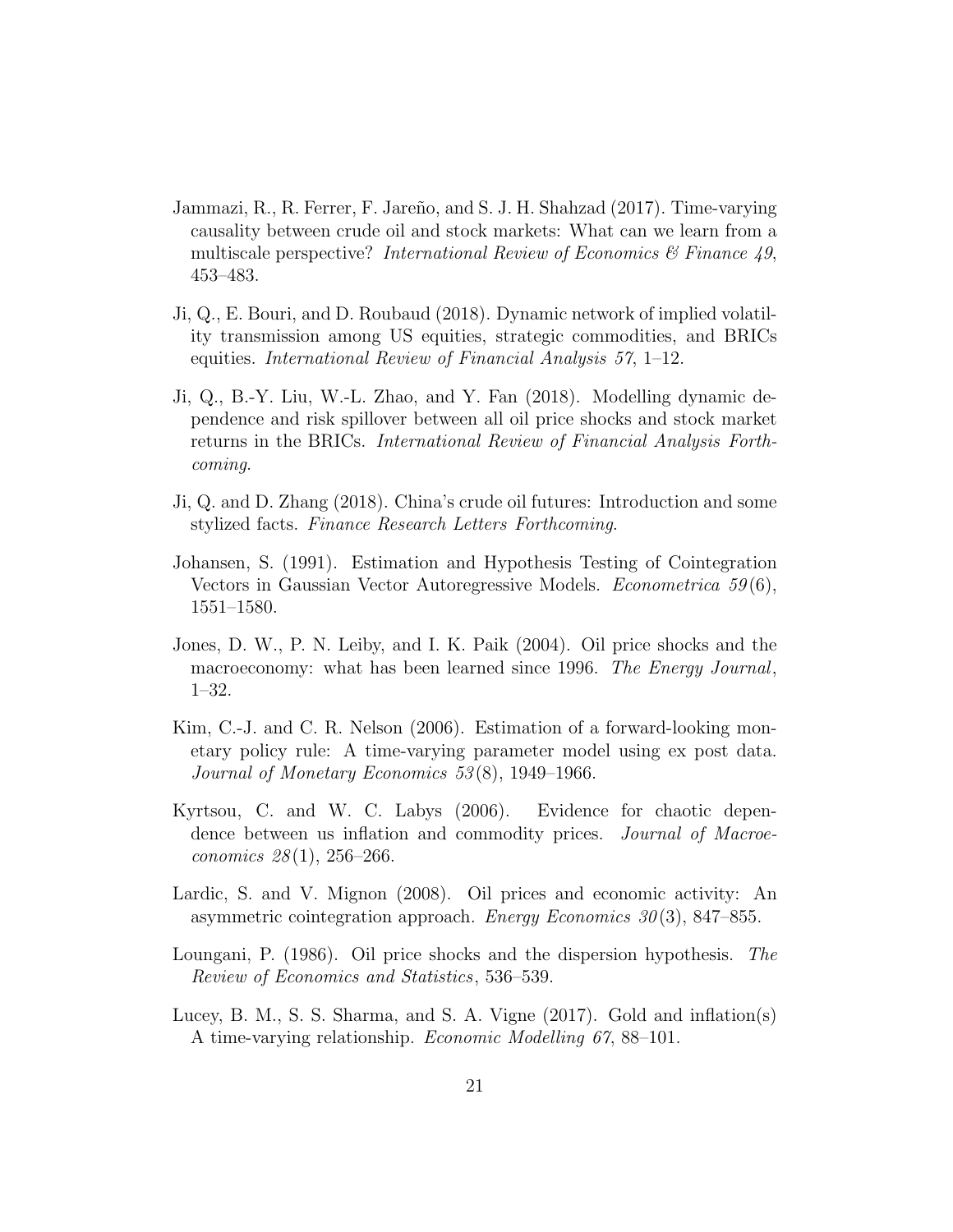- Lucey, B. M., S. A. Vigne, L. Ballester, L. Barbopoulos, J. Brzeszczynski, O. Carchano, N. Dimic, V. Fernandez, F. Gogolin, A. González-Urteaga, J. W. Goodell, P. Helbing, R. Ichev, F. Kearney, E. Laing, C. J. Larkin, A. Lindblad, I. Lončarski, K. C. Ly, M. Marinč, R. J. McGee, F. Mc-Groarty, C. Neville, M. O'Hagan-Luff, V. Piljak, A. Sevic, X. Sheng, D. Stafylas, A. Urquhart, R. Versteeg, A. N. Vu, S. Wolfe, L. Yarovaya, and A. Zaghini (2018). Future directions in international financial integration research - A crowdsourced perspective. International Review of Financial Analysis 55, 35–49.
- Luo, X. and S. Qin (2017). Oil price uncertainty and Chinese stock returns: New evidence from the oil volatility index. Finance Research Letters 20, 29–34.
- Mensi, W., B. Hkiri, K. H. Al-Yahyaee, and S. H. Kang (2018). Analyzing timefrequency co-movements across gold and oil prices with BRICS stock markets: A VaR based on wavelet approach. International Review of Economics & Finance 54, 74-102.
- Mizon, G. E. and J.-F. Richard (1986). The Encompassing Principle and its Application to Testing Non-Nested Hypotheses. Econometrica  $54(3)$ , 657–678.
- Mork, K. A. (1994). Business cycles and the oil market. *The Energy Journal*, 15–38.
- Park, C. and S. Park (2013). Exchange rate predictability and a monetary model with time-varying cointegration coefficients. Journal of International Money and Finance 37, 394–410.
- Pierce, J. L., J. J. Enzler, D. I. Fand, and R. Gordon (1974). The effects of external inflationary shocks. Brookings Papers on Economic Activity  $1974(1)$ , 13-61.
- Ping, L., Z. Ziyi, Y. Tianna, and Z. Qingchao (2018). The relationship among China's fuel oil spot, futures and stock markets. Finance Research Letters 24, 151–162.
- Pönkä, H. (2016). Real oil prices and the international sign predictability of stock returns. Finance Research Letters 17, 79–87.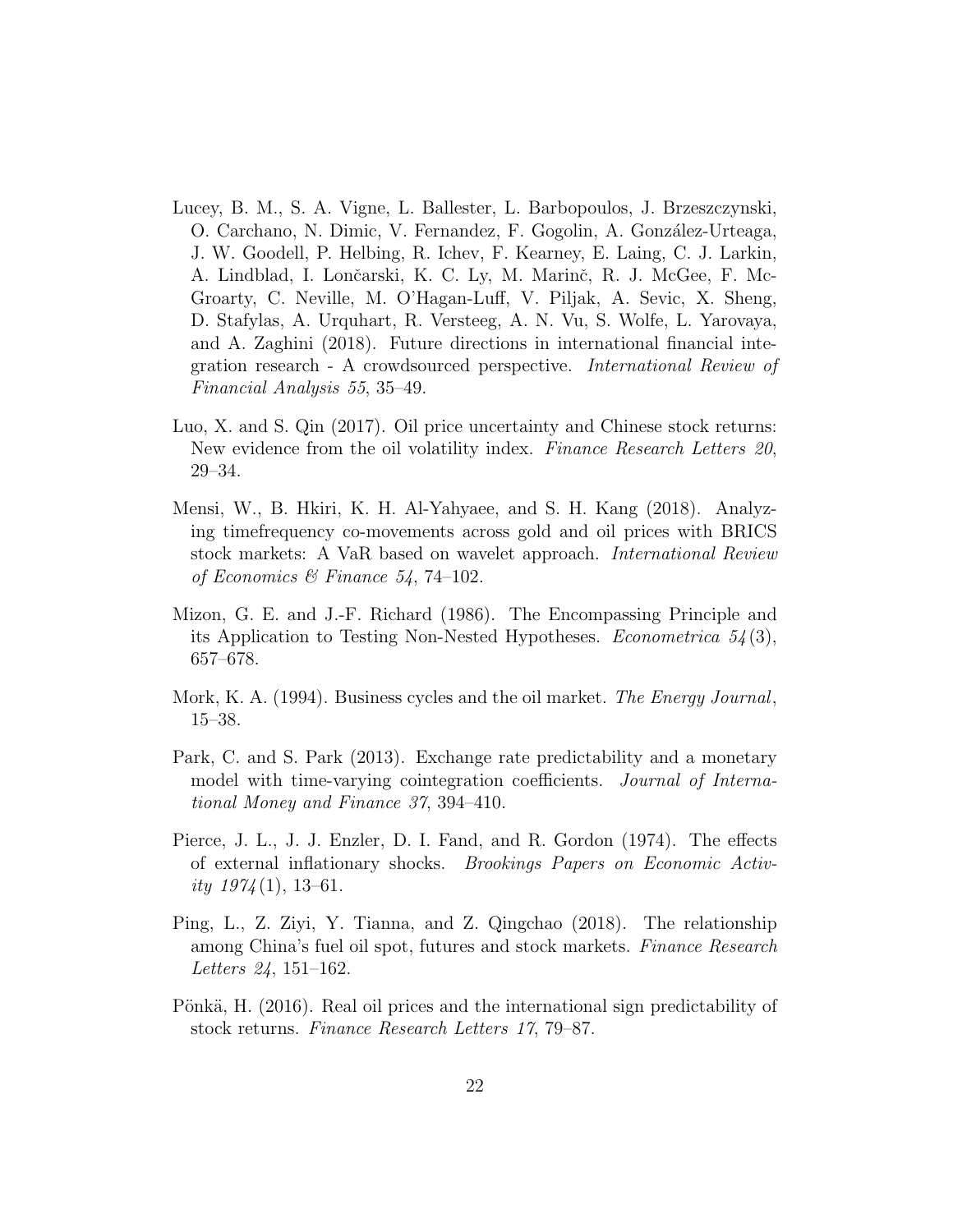- Roubaud, D. and M. Arouri (2018). Oil prices, exchange rates and stock markets under uncertainty and regime-switching. Finance Research Letters Forthcoming.
- Sanusi, M. S. and F. Ahmad (2016). Modelling oil and gas stock returns using multi factor asset pricing model including oil price exposure. Finance Research Letters 18, 89–99.
- Schorderet, Y. (2001). Revisiting Okun's Law: An Hysteretic Perspective.
- Schorderet, Y. (2003). Asymmetric Cointegration.
- Shin, Y., B. Yu, and M. Greenwood-Nimmo (2014). Modelling asymmetric cointegration and dynamic multipliers in a nonlinear ardl framework. In Festschrift in Honor of Peter Schmidt, pp. 281–314. Springer.
- Smyth, R. and P. K. Narayan (2018). What do we know about oil prices and stock returns? International Review of Financial Analysis 57, 148–156.
- Zhang, D. (2017). Oil shocks and stock markets revisited: Measuring connectedness from a global perspective. *Energy Economics 62*, 323–333.
- Zhang, D. and Q. Ji (2018). Further evidence on the debate of oil-gas price decoupling: A long memory approach. *Energy Policy 113*, 68–75.
- Zheng, X. and D. Su (2017). Impacts of oil price shocks on Chinese stock market liquidity. International Review of Economics & Finance 50, 136– 174.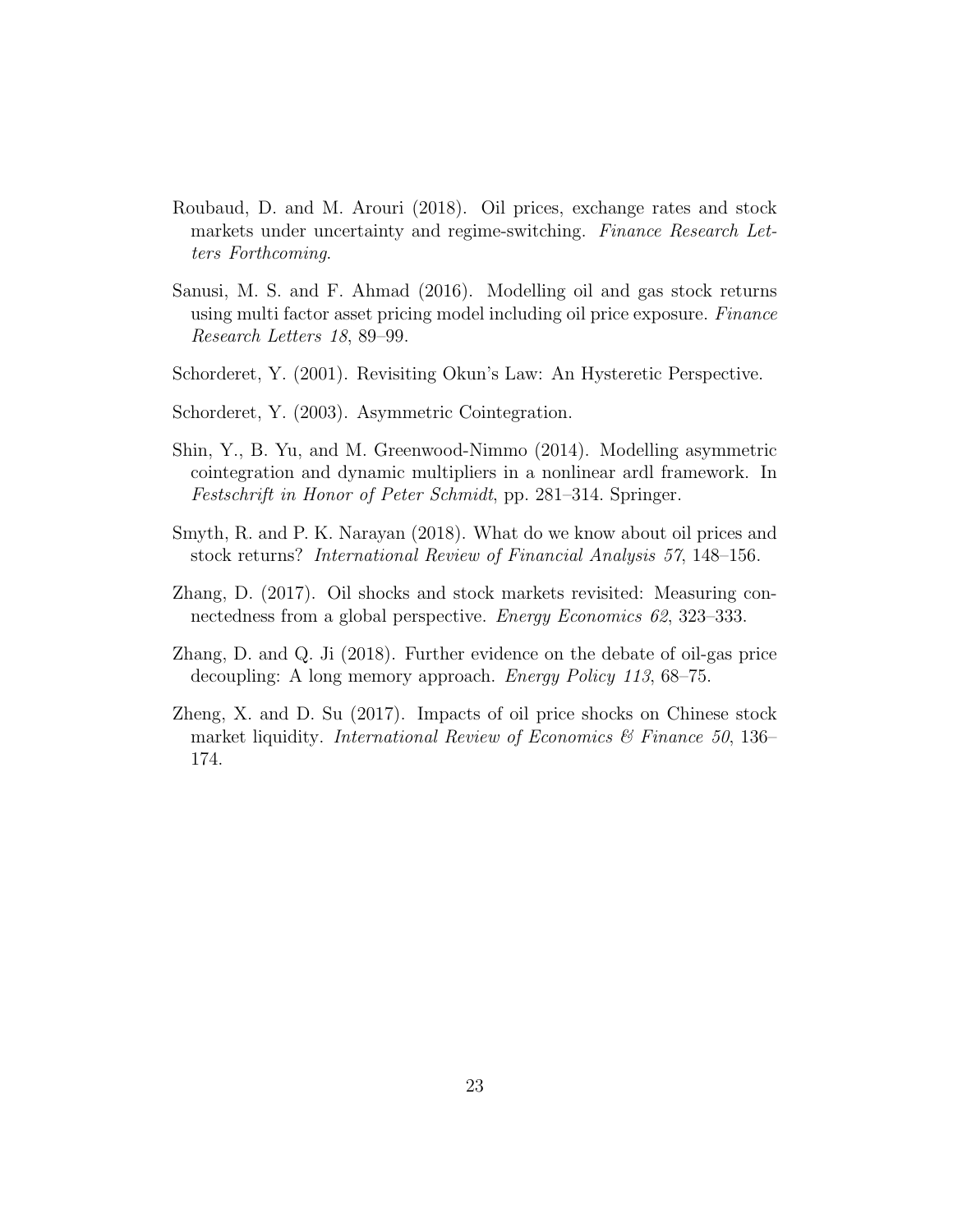

## Figure 1: Graph of GDP in Trillions of \$ against the \$ Price of Brent and WTI

24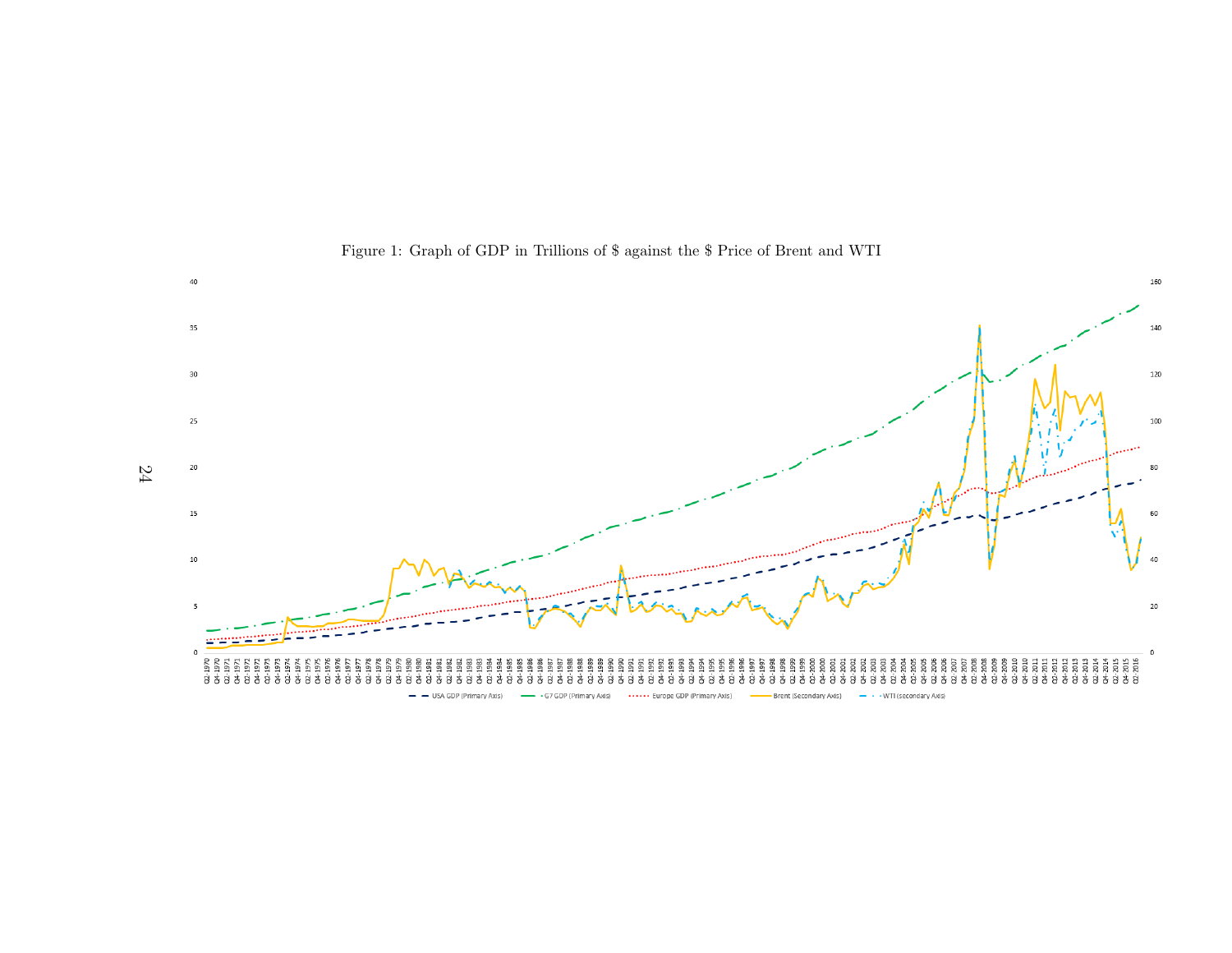

Figure 2: Scaled trace statistic ofWTI cointegration parameters

Note: A positive trace statistic indicates that WTI oil is not cointegrated with the respective GDP series. The trace statisticis scaled by the 5% critical value and generated using both recursive and backwards recursive estimation.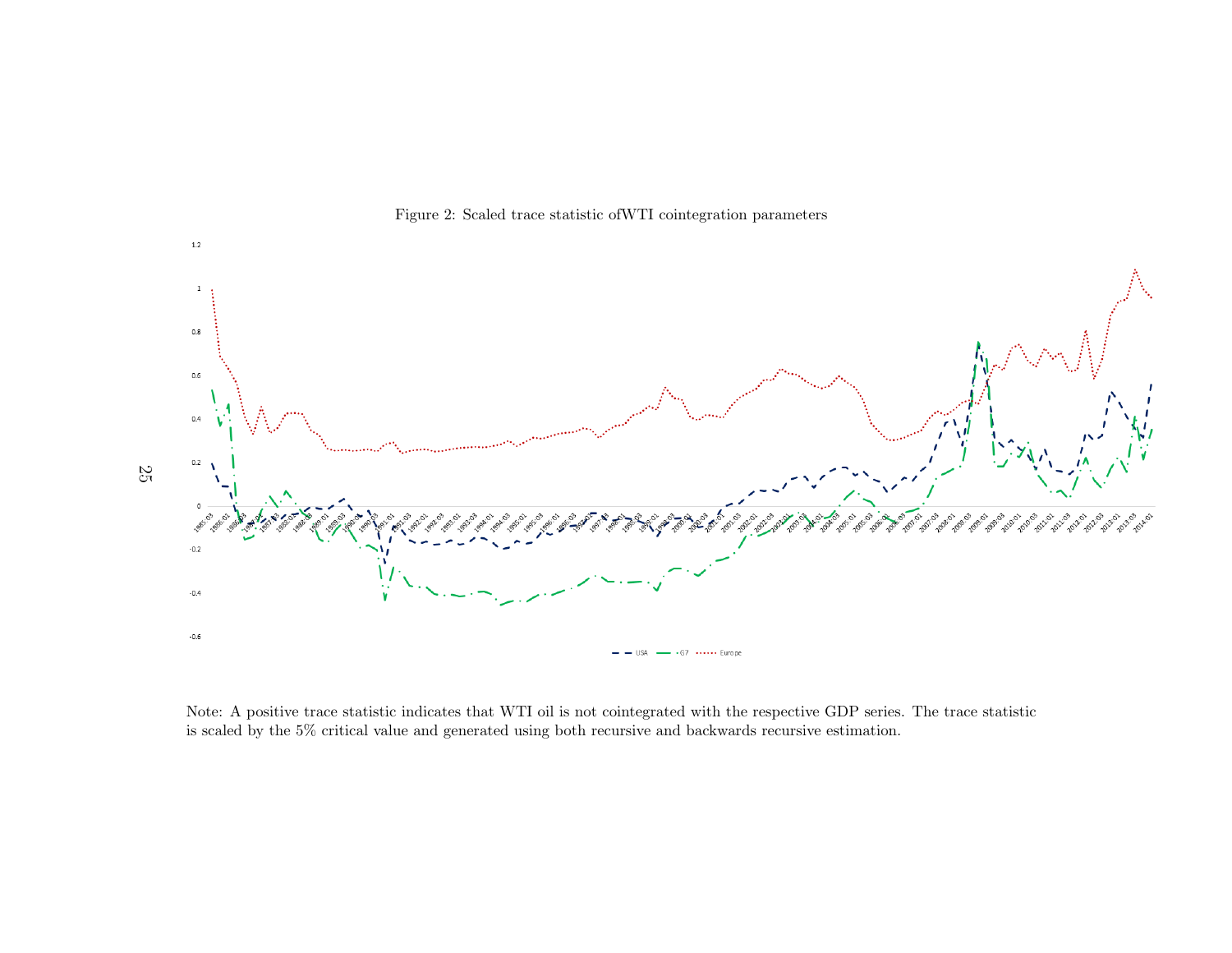

Figure 3: Scaled trace statistic of cointegration parameters - Brent

Note: A positive trace statistic indicates that Brent oil is not cointegrated with the respective GDP series. The trace statisticis scaled by the 5% critical value and generated using both recursive and backwards recursive estimation.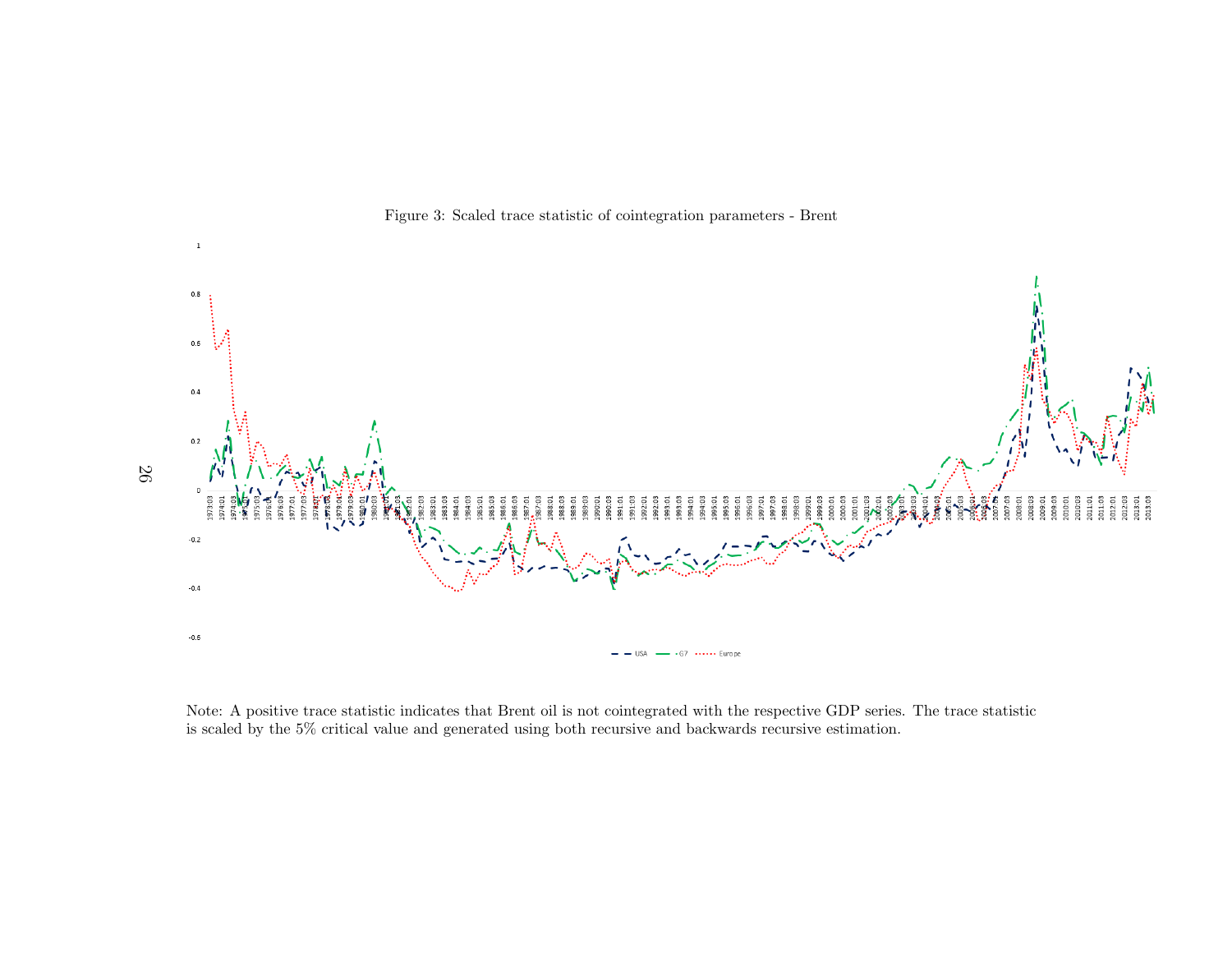| <b>Series Name</b>                                                                                                              | <b>Start Date</b>   | No. of<br>Observations | Minimum   | Maximum  | Mean     | Std.<br>Deviation | Pr(Skewness) | Pr(Kurtosis) | adj   | Prob> $\chi^2$ |
|---------------------------------------------------------------------------------------------------------------------------------|---------------------|------------------------|-----------|----------|----------|-------------------|--------------|--------------|-------|----------------|
| <b>Brent</b>                                                                                                                    | Q <sub>2</sub> 1970 | 186                    | 0.8020016 | 4.951381 | 3.197229 | 0.9090408         | 0.0177       | 0.2584       | 6.57  | 0.0374         |
| USA GDP                                                                                                                         | Q <sub>2</sub> 1970 | 186                    | 13.88326  | 16.74271 | 15.6103  | 0.8332213         | 0.0075       | 0.0000       | 23.89 | 0.0000         |
| G7 GDP                                                                                                                          | Q <sub>2</sub> 1970 | 186                    | 14.69145  | 17.4452  | 16.38765 | 0.7922012         | 0.0023       | 0.0001       | 19.57 | 0.0001         |
| Europe GDP                                                                                                                      | Q <sub>2</sub> 1970 | 186                    | 14.19425  | 16.91695 | 15.84017 | 0.7713314         | 0.0075       | 0.0001       | 18.15 | 0.0001         |
| <b>WTI</b>                                                                                                                      | Q <sub>2</sub> 1982 | 138                    | 2.424803  | 4.951734 | 3.511884 | 0.6395497         | 0.0181       | 0.0000       | 20.74 | 0.0000         |
| USA GDP                                                                                                                         | Q <sub>2</sub> 1982 | 138                    | 15.01887  | 16.74271 | 16.01768 | 0.4974136         | 0.1225       | 0.0000       | 29.28 | 0.0000         |
| G7 GDP                                                                                                                          | Q <sub>2</sub> 1982 | 138                    | 15.86257  | 17.4452  | 16.77942 | 0.4529178         | 0.0988       | 0.0000       | 22.32 | 0.0000         |
| Europe GDP                                                                                                                      | Q <sub>2</sub> 1982 | 138                    | 15.34564  | 16.91695 | 16.21594 | 0.4596962         | 0.3623       | 0.0000       | 29.24 | 0.0000         |
| Note: The above table presents the Crude Oil Brent Current Month FOB U\$/BBL and Crude Oil WTI Near Month FOB U\$/BBL. The GDPs |                     |                        |           |          |          |                   |              |              |       |                |

Table 1: Descriptive Statistics

shown for the United States, the G7 countries (Canada, France, Germany, Italy, Japan, the United Kingdom and the United States), and for Europe (Austria, Belgium, Finland, France, Germany, Ireland, Italy, The Netherlands, Norway, Portugal, Spain, Sweden and the United Kingdom).GDP represents the Gross Domestic Product calculated using the expenditure approach. All GDPs are presented in US dollars, and all are at current prices, current PPPs, annual levels, and are seasonally adjusted. Finally, the above table gives all values after applying the natural logstransformation.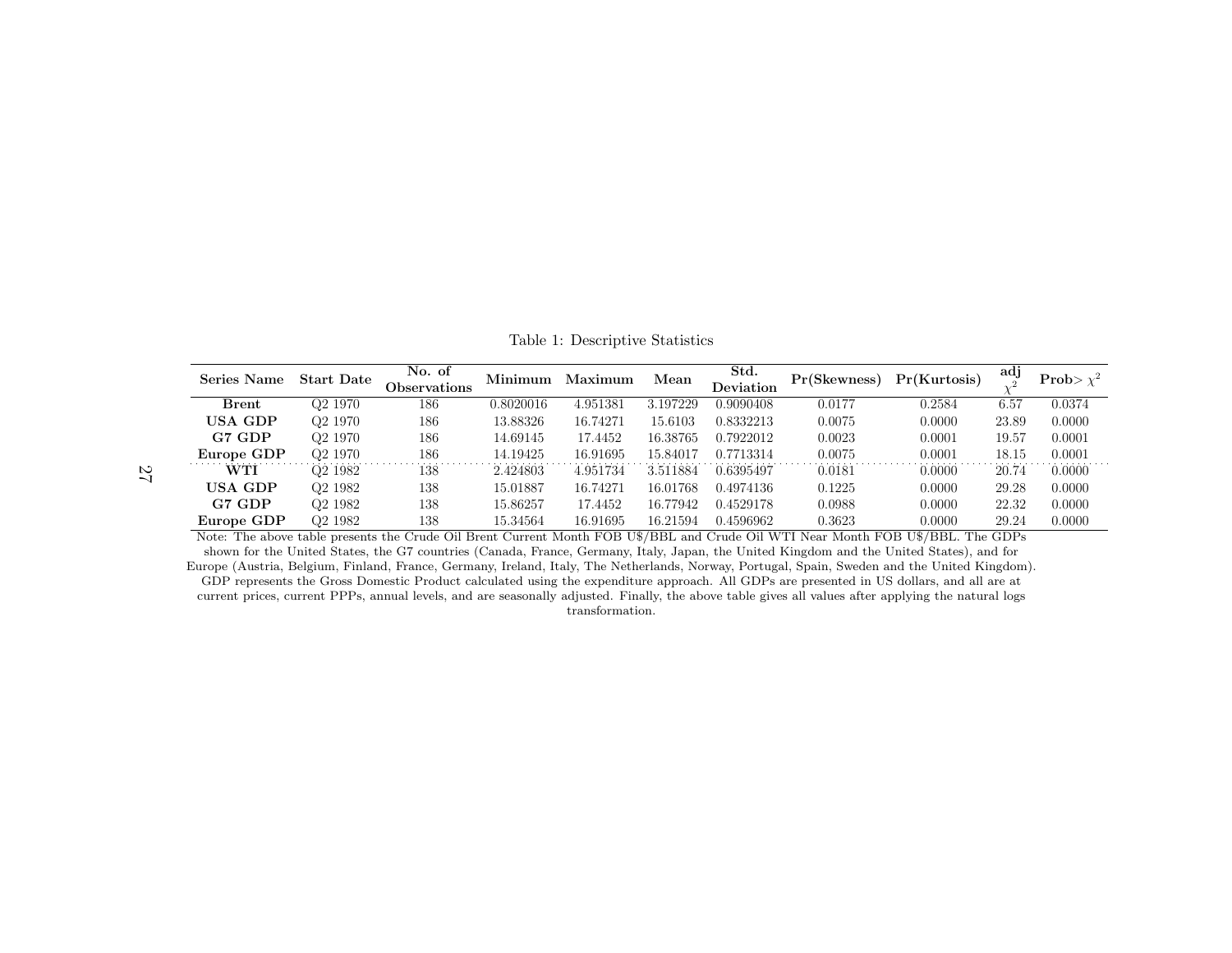|             | Maximum        | $\mathbf{L}\mathbf{L}$ | <b>Trace</b> | $5\%$                 |  |  |
|-------------|----------------|------------------------|--------------|-----------------------|--|--|
|             | Rank           |                        | Statistic    | <b>Critical Value</b> |  |  |
| Brent       |                |                        |              |                       |  |  |
|             | $\theta$       | 654.4573               | 38.9989      | 25.32                 |  |  |
| <b>USA</b>  | 1              | 670.07953              | $7.7544*$    | 12.25                 |  |  |
|             | $\overline{2}$ | 673.95673              |              |                       |  |  |
|             | $\theta$       | 723.30544              | 41.4816      | 25.32                 |  |  |
| G7          | 1              | 739.0817               | $9.9291*$    | 12.25                 |  |  |
|             | $\overline{2}$ | 744.04626              |              |                       |  |  |
|             | $\theta$       | 713.90903              | 33.6561      | 25.32                 |  |  |
| Europe      | 1              | 726.09596              | $9.2823*$    | 12.25                 |  |  |
|             | $\overline{2}$ | 730.7371               |              |                       |  |  |
| ${\rm WTI}$ |                |                        |              |                       |  |  |
|             | $\overline{0}$ | 546.49938              | 31.6172      | 25.32                 |  |  |
| <b>USA</b>  | $\mathbf{1}$   | 559.20827              | $6.1994*$    | 12.25                 |  |  |
|             | $\overline{2}$ | 562.30798              |              |                       |  |  |
|             | $\theta$       | 584.51911              | 33.0693      | 25.32                 |  |  |
| G7          | $\mathbf 1$    | 597.81189              | $6.4837*$    | 12.25                 |  |  |
|             | $\overline{2}$ | 601.05376              |              |                       |  |  |
|             | $\theta$       | 556.32164              | $19.5257+$   | 25.32                 |  |  |
| Europe      | 1              | 563.12613              | 5.9168       | 12.25                 |  |  |
|             | $\overline{2}$ | 566.08452              |              |                       |  |  |

Table 2: Johansen (1991) Cointegration Test Results

Note:  $^+$  and  $^{\ast}$  respectively represent the acceptance and rejection of the null hypothesis of no cointegration. The lag length is selected according to the Akaike information criterion (AIC) and the trend in the time series is restricted.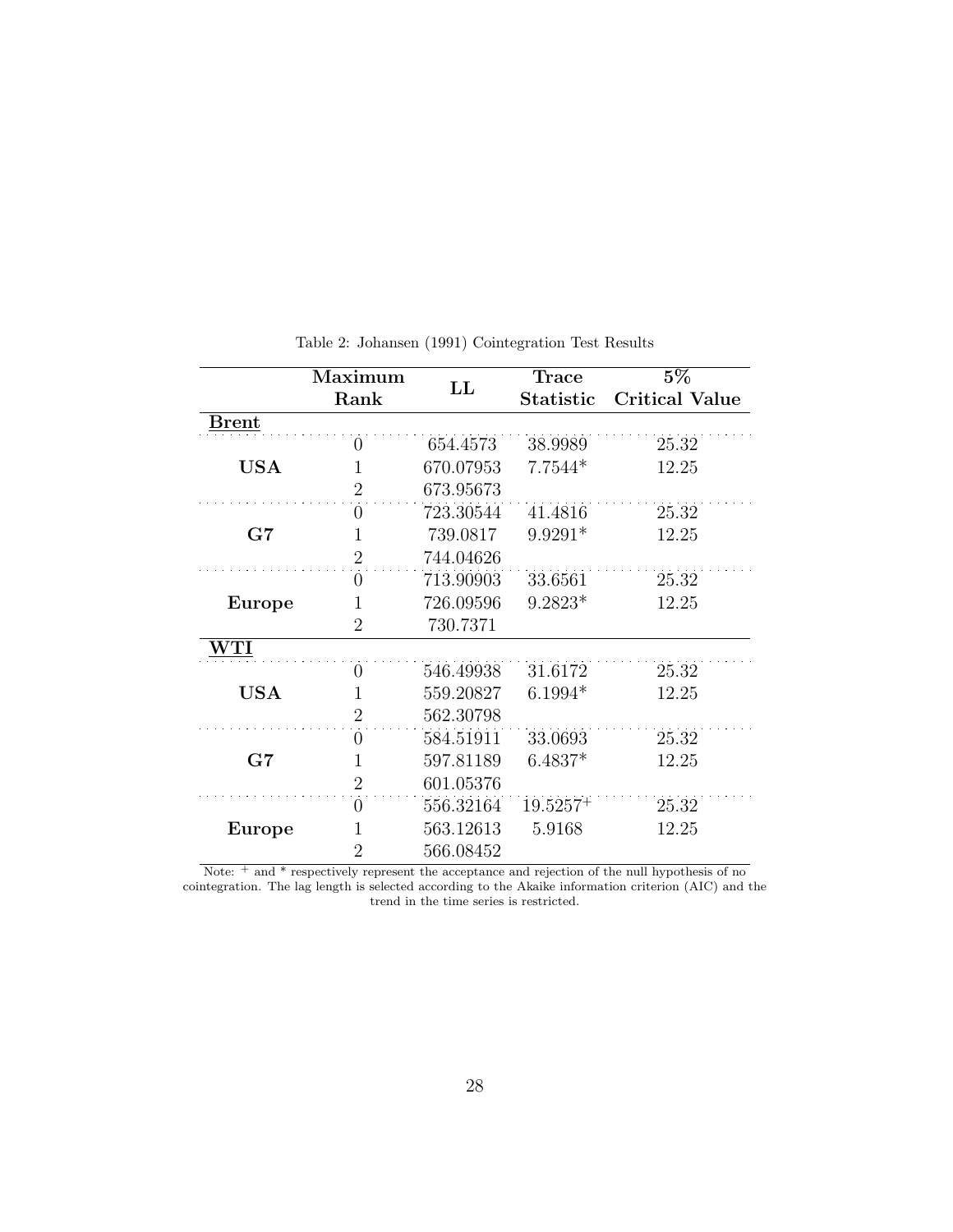|              | Chebyshev               | <b>Test</b>    | 10%                   | $5\%$                 | $\mathbf P$    |
|--------------|-------------------------|----------------|-----------------------|-----------------------|----------------|
|              | <b>Time Polynomials</b> | Statistic      | <b>Critical Value</b> | <b>Critical Value</b> | Value          |
| <b>Brent</b> |                         |                |                       |                       |                |
|              | $m=1$                   | 1.59           | 4.61                  | 5.99                  | 0.45254        |
| <b>USA</b>   | $m=2$                   | $19.32**$      | 7.78                  | 9.49                  | 0.00068        |
|              | $m=4$                   | $28.02**$      | 13.36                 | 15.51                 | 0.00047        |
|              | $m=1$                   | 3.58           | 4.61                  | 5.99                  | 0.16715        |
| G7           | $m=2$                   | $24.92**$      | 7.78                  | 9.49                  | 0.00005        |
|              | $m=4$                   | $35.00**$      | 13.36                 | 15.51                 | 0.00003        |
|              | $m=1$                   | 1.41           | 4.61                  | 5.99                  | 0.49446        |
| Europe       | $m=2$                   | $26.39**$      | 7.78                  | 9.49                  | 0.00003        |
|              | $m=4$                   | $30.87**$      | 13.36                 | 15.51                 | 0.00015        |
| WTI          |                         |                |                       |                       |                |
|              | $m=1$                   | 8.71           | 4.61                  | 5.99                  | 0.01286        |
| <b>USA</b>   | $m=2$                   | $13.53**$      | 7.78                  | 9.49                  | 0.00895        |
|              | $m=4$                   | $31.77**$      | 13.36                 | 15.51                 | 0.00010        |
|              | $m=1$                   | $6.49**$       | 4.61                  | 5.99                  | 0.03892        |
| G7           | $m=2$                   | $14.46**$      | 7.78                  | 9.49                  | 0.00597        |
|              | $m=4$                   | $36.33**$      | 13.36                 | 15.51                 | 0.00002        |
|              | $m=1$                   | N <sub>o</sub> | N <sub>o</sub>        | $\rm No$              | N <sub>o</sub> |
| Europe       | $m=2$                   | Cointegration  | Cointegration         | Cointegration         | Cointegration  |
|              | $m=4$                   |                |                       |                       |                |

Table 3: Bierens and Martins (2010) Test for Time-varying Cointegration

Note: The Bierens and Martins (2010) test approximates the cointegration vector in the Johansen (1991) test using a finite number of Chebyshev time polynomials. We follow Lucey et al. (2017) and Bilgin et al. (2018) in reporting results for m up to four and conclude that time-variation is<br>begand uples at least one m follo to reject the pull hypothesis. \*\* stands observed unless at least one m fails to reject the null hypothesis. \*\* stands for the rejection of the null hypothesis of time-invariance at the 5% level.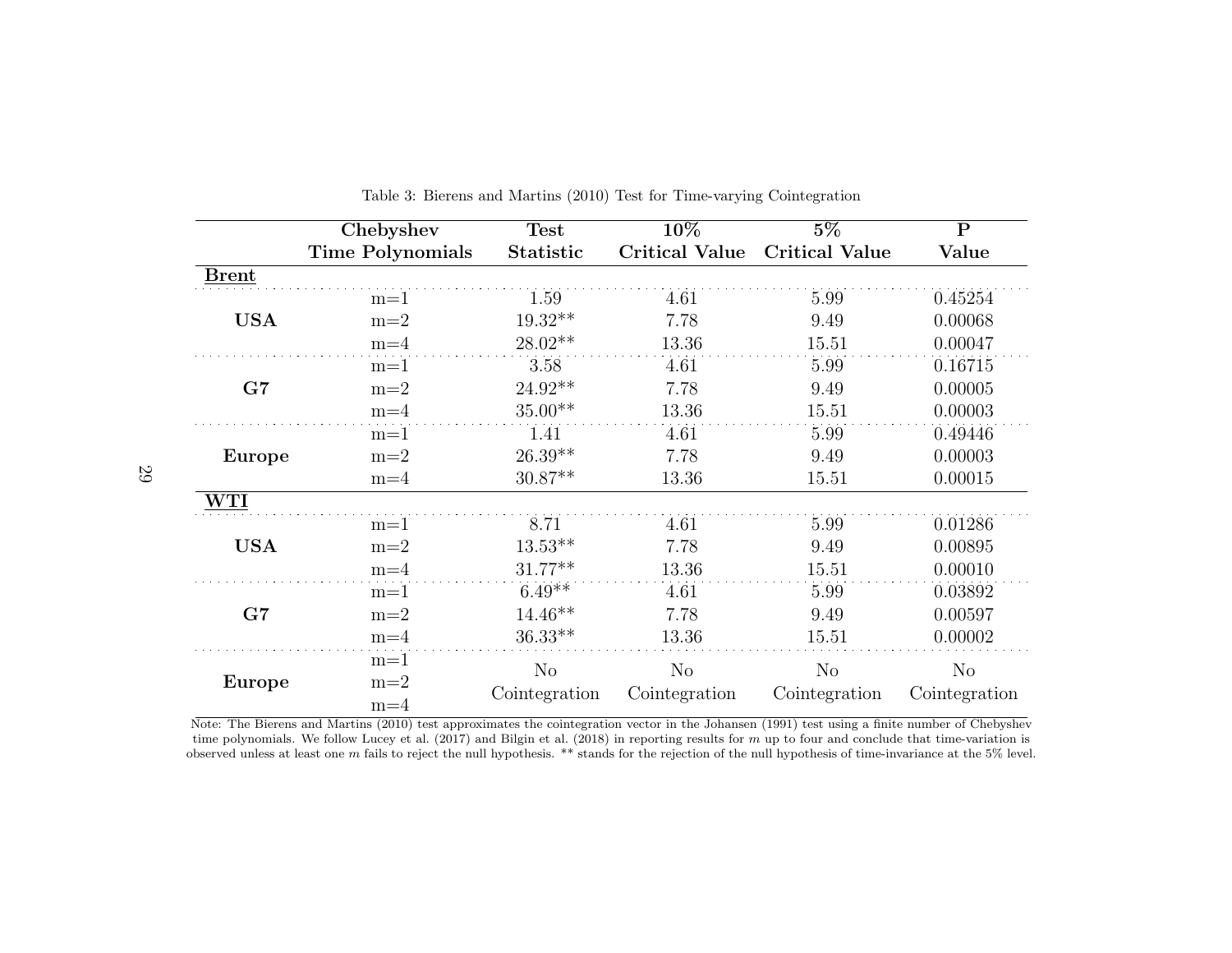|                   |         | Variable Coefficient | Std.<br>Error | $\overline{\mathbf{T}}$<br>Statistic |                  | Significance Break-point       | <b>Lower</b><br>$95\%$   | Upper<br>$95\%$       |
|-------------------|---------|----------------------|---------------|--------------------------------------|------------------|--------------------------------|--------------------------|-----------------------|
| <b>Brent</b>      |         |                      |               |                                      |                  |                                |                          |                       |
|                   | DZ(1,1) | 0.084                | 0.006         | 13.385                               | $\theta$         | January<br>1974                | February<br>1973         | February<br>1974      |
| $_{\mathrm{USA}}$ | DZ(1,2) | $0.195\,$            | 0.002         | 94.773                               | $\theta$         |                                |                          |                       |
|                   | DZ(1,3) | 0.261                | 0.003         | 84.978                               | $\theta$         | March<br>2004                  | March<br>2003            | February<br>2006      |
|                   | DZ(1,1) | 0.079                | 0.006         | 13.434                               | $\boldsymbol{0}$ | January<br>1974                | February<br>1973         | February<br>1974      |
| G7                | DZ(1,2) | 0.186                | 0.002         | 95.134                               | $\theta$         | $\frac{1}{2}$                  | $\overline{\phantom{a}}$ |                       |
|                   | DZ(1,3) | 0.250                | 0.003         | 85.296                               | $\boldsymbol{0}$ | March<br>2004                  | March<br>2003            | February<br>2006      |
|                   | DZ(1,1) | 0.082                | 0.006         | 13.492                               | $\overline{0}$   | January<br>1974                | February<br>1973         | February<br>1974      |
| Europe            | DZ(1,2) | $0.192\,$            | 0.002         | 95.538                               | $\overline{0}$   |                                |                          |                       |
|                   | DZ(1,3) | 0.258                | 0.003         | 85.659                               | $\theta$         | March<br>2004                  | March<br>$\,2003\,$      | February<br>$\,2006$  |
| WTI               |         |                      |               |                                      |                  |                                |                          |                       |
| <b>USA</b>        | DZ(1,1) | 0.223                | 0.004         | 51.769                               | $\theta$         | January<br>1986                | March<br>1983            | February<br>1986      |
|                   | DZ(1,2) | 0.192                | $0.002\,$     | 99.788                               | $\theta$         |                                |                          |                       |
|                   | DZ(1,3) | 0.259                | $0.002\,$     | 113.364                              | $\boldsymbol{0}$ | $\operatorname{March}$<br>2004 | April<br>2003            | January<br>$\,2005\,$ |
| G7                | DZ(1,1) | 0.212                | 0.004         | 51.559                               | $\boldsymbol{0}$ | January<br>1986                | February<br>1983         | February<br>1986      |
|                   | DZ(1,2) | 0.183                | 0.002         | 99.372                               | $\theta$         |                                |                          |                       |
|                   | DZ(1,3) | 0.248                | 0.002         | 112.904                              | $\boldsymbol{0}$ | March<br>2004                  | April<br>2003            | January<br>2005       |
|                   | DZ(1,1) | 0.219                | 0.004         | 51.797                               | $\theta$         | January<br>1986                | February<br>1983         | February<br>1986      |
| Europe            | DZ(1,2) | 0.189                | 0.002         | 99.831                               | $\boldsymbol{0}$ |                                |                          | $\sim$                |
|                   | DZ(1,3) | 0.256                | 0.002         | 113.426                              | $\theta$         | March<br>2004                  | April<br>2003            | January<br>$\,2005\,$ |

Table 4: Bai and Perron (2003) Structural Break Test Results

are identified matching with the two breakpoints identified.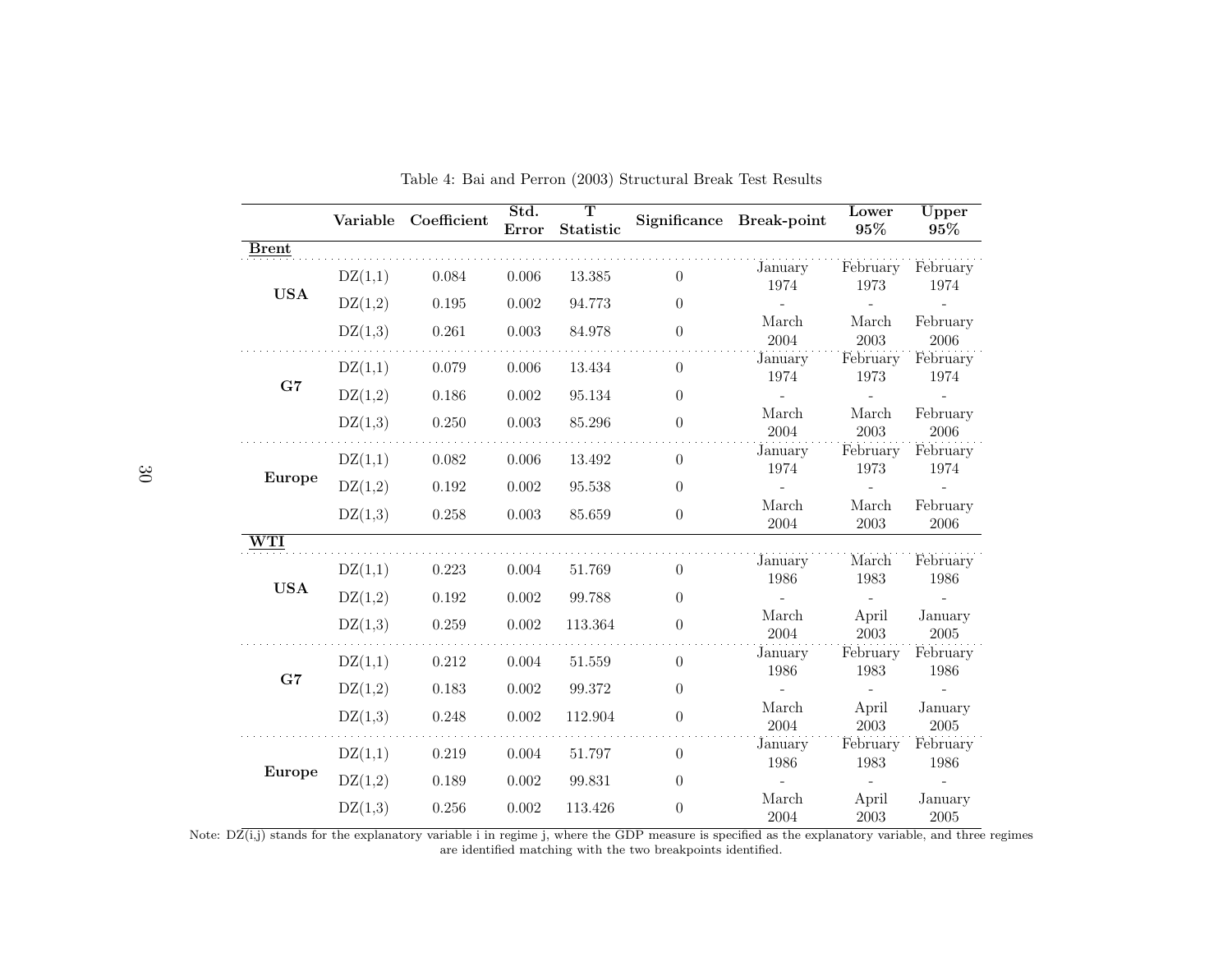Table 5: Shin et al. (2014) Nonlinear ARDL Cointegration Model

| <b>USA GDP &amp; Brent</b> |                              |                         |                          |                               |       |  |  |
|----------------------------|------------------------------|-------------------------|--------------------------|-------------------------------|-------|--|--|
|                            | Long-run Effect $[+]$        | Long-run Effect [-]     |                          |                               |       |  |  |
| Coef.                      | $F$ -stat                    | P>F                     | Coef.                    | F-stat                        | P>F   |  |  |
| $-0.04500$                 | 0.04118                      | 0.839                   | 0.018                    | 0.00665                       | 0.935 |  |  |
|                            | Long-run Asymmetry           |                         |                          | Short-run Asymmetry           |       |  |  |
|                            | F-stat                       | P>F                     |                          | F-stat                        | P>F   |  |  |
|                            | 0.04173                      | 0.838                   |                          | 13.45                         | 0.000 |  |  |
|                            |                              |                         | <b>USA GDP &amp; WTI</b> |                               |       |  |  |
|                            | Long-run Effect $[+]$        |                         |                          | Long-run Effect [-]           |       |  |  |
| Coef.                      | $F-stat$                     | P>F                     |                          | Coef. F-stat                  | P>F   |  |  |
| $-0.02000$                 | 0.07093                      | 0.79                    | 0.17                     | 3.711                         | 0.056 |  |  |
|                            | Long-run Asymmetry           |                         |                          | Short-run Asymmetry           |       |  |  |
|                            | F-stat                       | P>F                     |                          | F-stat                        | P>F   |  |  |
|                            | 28.88                        | 0.000                   |                          | 6.246                         | 0.014 |  |  |
|                            |                              |                         | G7 GDP & Brent           |                               |       |  |  |
|                            | Long-run Effect $[+]$        |                         |                          | Long-run Effect [-]           |       |  |  |
| Coef.                      | $F$ -stat                    | P>F                     | Coef.                    | $F$ -stat                     | P>F   |  |  |
| 0.09300                    | 0.5159                       | 0.474                   | $-0.096$                 | 0.3856                        | 0.535 |  |  |
|                            | Long-run Asymmetry           |                         |                          | Short-run Asymmetry           |       |  |  |
|                            | $F-stat$ $P>F$               |                         |                          | F-stat                        | P>F   |  |  |
|                            | 0.001909                     | 0.965                   |                          | 6.358                         | 0.013 |  |  |
|                            |                              | <b>G7 GDP &amp; WTI</b> |                          |                               |       |  |  |
|                            | Long-run Effect $[+]$        |                         |                          | Long-run Effect [-]           |       |  |  |
| Coef.                      | $F$ -stat                    | P>F                     | Coef.                    | F-stat                        | P>F   |  |  |
| $-0.01000$                 | 0.02637                      | 0.871                   | 0.151                    | 4.368                         | 0.039 |  |  |
|                            | Long-run Asymmetry           |                         |                          | Short-run Asymmetry           |       |  |  |
|                            | F-stat                       | P>F                     |                          | $F$ -stat                     | P>F   |  |  |
|                            | 40.71                        | 0.000                   |                          | 2.938                         | 0.089 |  |  |
|                            |                              |                         | Europe GDP & Brent       |                               |       |  |  |
|                            | Long-run Effect $[+]$        |                         |                          | Long-run Effect [-]           |       |  |  |
| Coef.                      | $F$ -stat                    | P>F                     | Coef.                    | F-stat                        | P>F   |  |  |
| 0.16700                    | 1.603                        | 0.207                   | $-0.126$                 | 0.5924                        | 0.443 |  |  |
|                            | Long-run Asymmetry           |                         |                          | Short-run Asymmetry           |       |  |  |
|                            | F-stat                       | P>F                     |                          | F-stat                        | P>F   |  |  |
|                            | 0.3371                       | 0.562                   |                          | 1.433                         | 0.233 |  |  |
|                            |                              |                         | Europe GDP & WTI         |                               |       |  |  |
|                            | Long-run Effect $[+]$        |                         | Long-run Effect [-]      |                               |       |  |  |
| Coef.                      | $F$ -stat                    | P>F                     | Coef.                    | F-stat                        | P>F   |  |  |
|                            |                              | 0.399                   | 0.024                    | 0.02698                       | 0.870 |  |  |
| 0.09400                    | 0.715                        |                         |                          |                               |       |  |  |
|                            |                              |                         |                          |                               |       |  |  |
|                            | Long-run Asymmetry<br>F-stat | P>F                     |                          | Short-run Asymmetry<br>F-stat | P>F   |  |  |

Note: This table presents the results of the NARDL method by Shin et al. (2014), which assumes that changes in the<br>dependent variable can be obtained by decomposing positive and negative unit changes of the independent var